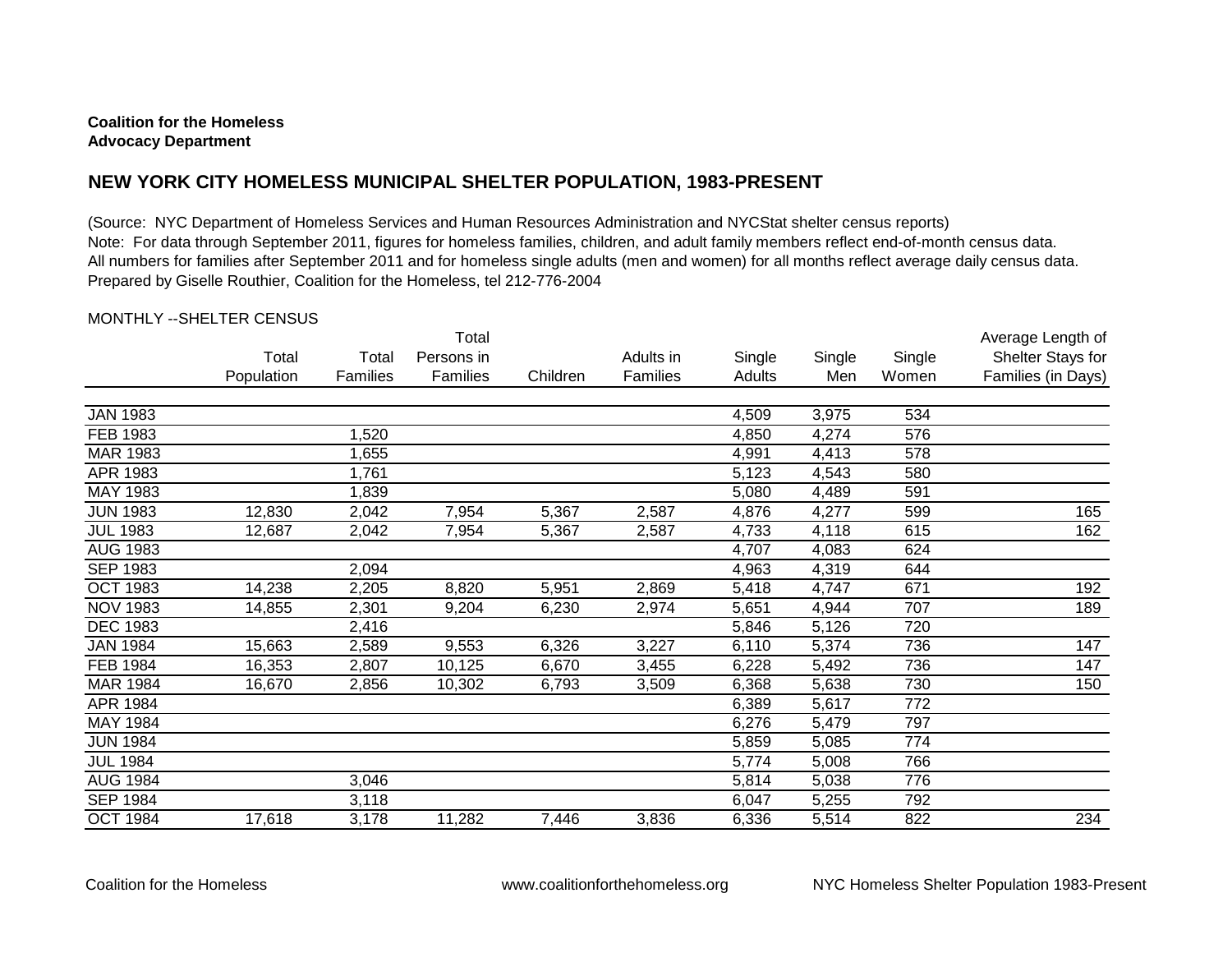|                 |            |          | Total      |          |           |        |        |        | Average Length of  |
|-----------------|------------|----------|------------|----------|-----------|--------|--------|--------|--------------------|
|                 | Total      | Total    | Persons in |          | Adults in | Single | Single | Single | Shelter Stays for  |
|                 | Population | Families | Families   | Children | Families  | Adults | Men    | Women  | Families (in Days) |
|                 |            |          |            |          |           |        |        |        |                    |
| <b>NOV 1984</b> |            | 3,227    |            |          |           | 6,709  | 5,867  | 842    |                    |
| <b>DEC 1984</b> | 18,557     | 3,255    | 11,718     | 7,732    | 3,986     | 6,839  | 5,994  | 845    | 258                |
| <b>JAN 1985</b> | 19,300     | 3,394    | 12,116     | 7,997    | 4,119     | 7,184  | 6,307  | 877    | 270                |
| FEB 1985        |            |          |            |          |           | 7,370  | 6,488  | 882    |                    |
| <b>MAR 1985</b> |            | 3,427    |            |          |           | 7,424  | 6,552  | 872    |                    |
| <b>APR 1985</b> | 19,975     | 3,455    | 12,674     | 8,170    | 4,504     | 7,301  | 6,449  | 852    | 282                |
| <b>MAY 1985</b> | 19,830     | 3,514    | 12,686     | 8,309    | 4,377     | 7,144  | 6,290  | 854    | 297                |
| <b>JUN 1985</b> | 19,912     | 3,554    | 12,972     | 8,510    | 4,462     | 6,940  | 6,092  | 848    | 315                |
| <b>JUL 1985</b> | 20,485     | 3,774    | 13,737     | 9,067    | 4,670     | 6,748  | 5,905  | 843    | 315                |
| <b>AUG 1985</b> | 20,811     | 3,841    | 14,135     | 9,330    | 4,805     | 6,676  | 5,815  | 861    | 315                |
| <b>SEP 1985</b> | 21,120     | 3,867    | 14,231     | 9,393    | 4,838     | 6,889  | 5,972  | 917    | 320                |
| <b>OCT 1985</b> | 21,645     | 3,959    | 14,529     | 9,591    | 4,938     | 7,116  | 6,211  | 905    | 329                |
| <b>NOV 1985</b> | 22,102     | 3,960    | 14,612     | 9,644    | 4,968     | 7,490  | 6,580  | 910    | 343                |
| <b>DEC 1985</b> | 23,247     | 4,046    | 14,930     | 9,908    | 5,022     | 8,317  | 7,362  | 955    | 358                |
| <b>JAN 1986</b> | 24,012     | 4,110    | 15,207     | 10,190   | 5,017     | 8,805  | 7,818  | 987    | 409                |
| <b>FEB 1986</b> | 24,849     | 4,157    | 15,339     | 10,193   | 5,146     | 9,510  | 8,516  | 994    | 365                |
| MAR 1986        | 24,148     | 4,100    | 14,932     | 9,922    | 5,010     | 9,216  | 8,234  | 982    | 378                |
| APR 1986        | 24,165     | 4,114    | 15,052     | 9,990    | 5,062     | 9,113  | 8,152  | 961    | 384                |
| <b>MAY 1986</b> | 23,720     | 4,116    | 14,931     | 9,917    | 5,014     | 8,789  | 7,819  | 970    | 394                |
| <b>JUN 1986</b> | 24,059     | 4,183    | 15,540     | 9,989    | 5,551     | 8,519  | 7,560  | 959    | 395                |
| <b>JUL 1986</b> | 23,408     | 4,222    | 15,198     | 10,034   | 5,164     | 8,210  | 7,244  | 966    | 398                |
| <b>AUG 1986</b> | 23,951     | 4,265    | 15,684     | 10,373   | 5,311     | 8,267  | 7,289  | 978    | 404                |
| <b>SEP 1986</b> | 24,935     | 4,476    | 16,323     | 10,773   | 5,550     | 8,612  | 7,593  | 1,019  | 389                |
| <b>OCT 1986</b> | 25,404     | 4,524    | 16,541     | 10,882   | 5,659     | 8,863  | 7,816  | 1,047  | 387                |
| <b>NOV 1986</b> | 26,081     | 4,560    | 16,640     | 10,912   | 5,728     | 9,441  | 8,371  | 1,070  | 384                |
| <b>DEC 1986</b> | 26,609     | 4,608    | 16,913     | 11,128   | 5,785     | 9,696  | 8,605  | 1,091  | 397                |
| <b>JAN 1987</b> | 27,406     | 4,683    | 17,342     | 11,447   | 5,895     | 10,064 | 8,978  | 1,086  | 395                |
| <b>FEB 1987</b> | 28,018     | 4,781    | 17,849     | 11,814   | 6,035     | 10,169 | 9,076  | 1,093  | 401                |
| <b>MAR 1987</b> | 28,737     | 4,816    | 17,834     | 11,773   | 6,061     | 10,903 | 9,780  | 1,123  | 398                |
| <b>APR 1987</b> | 28,227     | 4,887    | 18,137     | 11,971   | 6,166     | 10,090 | 8,983  | 1,107  | 401                |
| <b>MAY 1987</b> | 27,668     | 4,872    | 17,931     | 11,772   | 6,159     | 9,737  | 8,608  | 1,129  | 403                |
| <b>JUN 1987</b> | 27,603     | 4,962    | 18,219     | 11,972   | 6,247     | 9,384  | 8,273  | 1,111  | 380                |
| <b>JUL 1987</b> | 27,704     | 5,060    | 18,668     | 12,303   | 6,365     | 9,036  | 7,935  | 1,101  | 386                |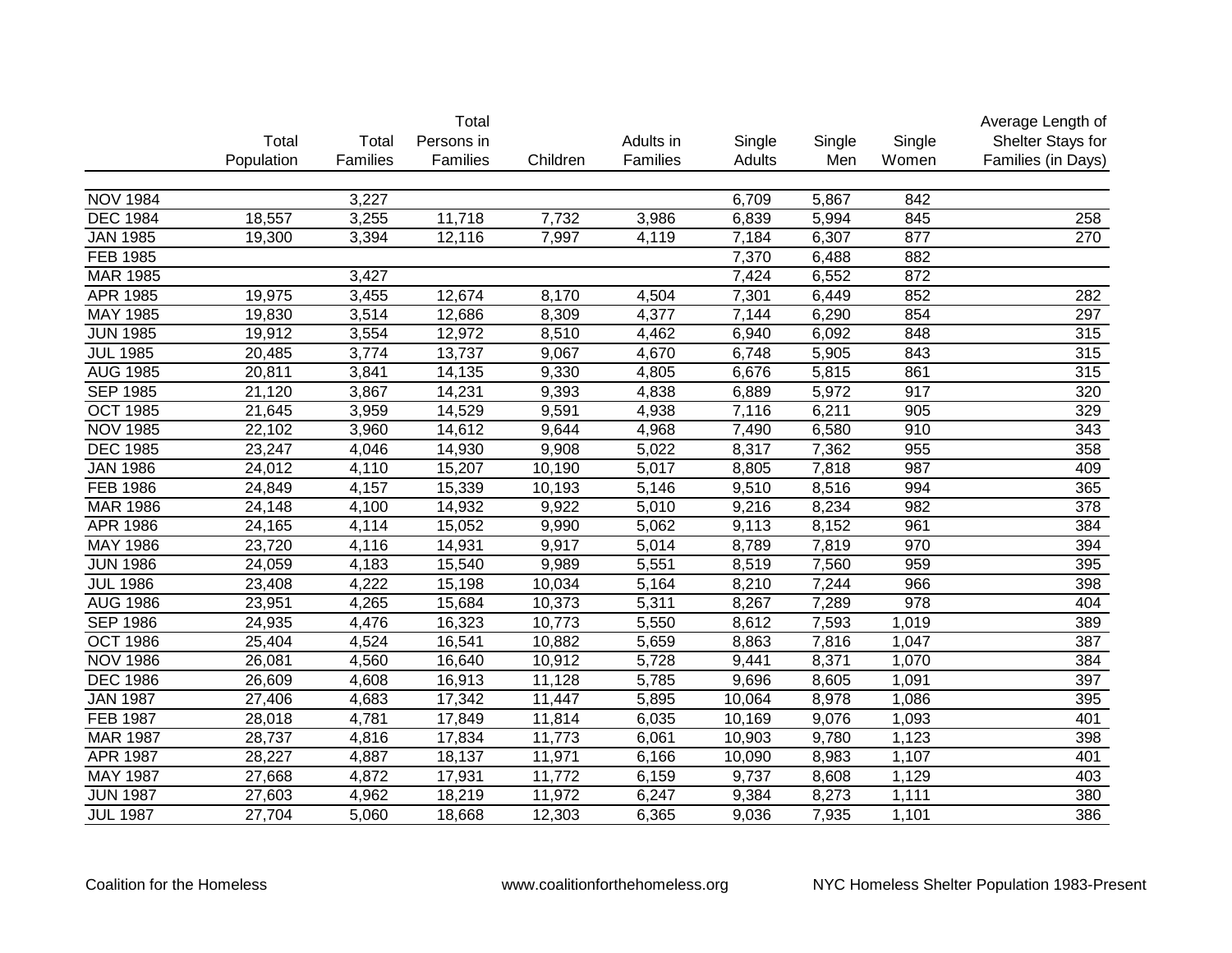|                 |            |          | Total      |          |           |        |        |        | Average Length of  |
|-----------------|------------|----------|------------|----------|-----------|--------|--------|--------|--------------------|
|                 | Total      | Total    | Persons in |          | Adults in | Single | Single | Single | Shelter Stays for  |
|                 | Population | Families | Families   | Children | Families  | Adults | Men    | Women  | Families (in Days) |
|                 |            |          |            |          |           |        |        |        |                    |
| <b>AUG 1987</b> | 27,250     | 5,206    | 18,276     | 11,880   | 6,396     | 8,974  | 7,871  | 1,103  | 376                |
| <b>SEP 1987</b> |            |          |            |          |           | 9,169  | 8,028  | 1,141  |                    |
| <b>OCT 1987</b> |            |          |            |          |           | 9,481  | 8,283  | 1,198  |                    |
| <b>NOV 1987</b> |            | 5,131    |            |          |           | 9,665  | 8,437  | 1,228  |                    |
| <b>DEC 1987</b> | 27,163     | 5,095    | 17,699     | 10,916   | 6,783     | 9,464  | 8,231  | 1,233  |                    |
| <b>JAN 1988</b> | 27,712     | 5,206    | 17,773     | 10,876   | 6,897     | 9,939  | 8,627  | 1,312  |                    |
| <b>FEB 1988</b> | 27,902     | 5,194    | 17,599     | 10,728   | 6,871     | 10,303 | 8,970  | 1,333  | 361                |
| <b>MAR 1988</b> | 28,038     | 5,226    | 17,751     | 10,790   | 6,961     | 10,287 | 8,992  | 1,295  | 363                |
| <b>APR 1988</b> | 27,846     | 5,189    | 17,623     | 10,678   | 6,945     | 10,223 | 8,997  | 1,226  | 361                |
| <b>MAY 1988</b> | 27,794     | 5,166    | 17,700     | 10,776   | 6,924     | 10,094 | 8,849  | 1,245  | 364                |
| <b>JUN 1988</b> | 27,202     | 5,153    | 17,639     | 10,735   | 6,904     | 9,563  | 8,328  | 1,235  | 362                |
| <b>JUL 1988</b> | 26,860     | 5,206    | 17,770     | 10,750   | 7,020     | 9,090  | 7,898  | 1,192  | 363                |
| <b>AUG 1988</b> | 26,600     | 5,135    | 17,709     | 10,799   | 6,910     | 8,891  | 7,693  | 1,198  | 362                |
| <b>SEP 1988</b> | 26,657     | 5,120    | 17,660     | 10,778   | 6,882     | 8,997  | 7,772  | 1,225  | 363                |
| <b>OCT 1988</b> | 26,493     | 4,990    | 17,244     | 10,497   | 6,747     | 9,249  | 7,945  | 1,304  | 363                |
| <b>NOV 1988</b> | 26,392     | 4,875    | 16,804     | 10,169   | 6,635     | 9,588  | 8,294  | 1,294  | 361                |
| <b>DEC 1988</b> | 25,751     | 4,627    | 15,878     | 9,504    | 6,374     | 9,873  | 8,564  | 1,309  | 357                |
| <b>JAN 1989</b> | 25,784     | 4,574    | 15,465     | 9,196    | 6,269     | 10,319 | 8,930  | 1,389  | 338                |
| <b>FEB 1989</b> | 25,722     | 4,518    | 15,148     | 8,925    | 6,223     | 10,574 | 9,165  | 1,409  | 325                |
| <b>MAR 1989</b> | 25,572     | 4,453    | 14,799     | 8,610    | 6,189     | 10,773 | 9,333  | 1,440  | 303                |
| APR 1989        | 24,992     | 4,395    | 14,541     | 8,439    | 6,102     | 10,451 | 9,053  | 1,398  | 290                |
| <b>MAY 1989</b> | 23,255     | 4,152    | 13,681     | 7,931    | 5,750     | 9,574  | 8,232  | 1,342  | 278                |
| <b>JUN 1989</b> | 21,785     | 3,985    | 12,909     | 7,433    | 5,476     | 8,876  | 7,585  | 1,291  | 252                |
| <b>JUL 1989</b> | 21,320     | 3,925    | 12,702     | 7,325    | 5,377     | 8,618  | 7,347  | 1,271  | 235                |
| <b>AUG 1989</b> | 21,023     | 3,895    | 12,547     | 7,218    | 5,329     | 8,476  | 7,210  | 1,266  | 212                |
| <b>SEP 1989</b> | 21,123     | 3,937    | 12,615     | 7,246    | 5,369     | 8,508  | 7,221  | 1,287  | 205                |
| <b>OCT 1989</b> | 20,788     | 3,893    | 12,362     | 7,055    | 5,307     | 8,426  | 7,092  | 1,334  | 201                |
| <b>NOV 1989</b> | 20,477     | 3,807    | 11,976     | 6,793    | 5,183     | 8,501  | 7,166  | 1,335  | 203                |
| <b>DEC 1989</b> | 20,766     | 3,731    | 11,759     | 6,647    | 5,112     | 9,007  | 7,594  | 1,413  | 198                |
| <b>JAN 1990</b> | 20,995     | 3,707    | 11,806     | 6,747    | 5,059     | 9,189  | 7,764  | 1,425  | 189                |
| <b>FEB 1990</b> | 20,960     | 3,715    | 11,709     | 6,653    | 5,056     | 9,251  | 7,833  | 1,418  | 184                |
| <b>MAR 1990</b> | 20,913     | 3,686    | 11,704     | 6,682    | 5,022     | 9,209  | 7,818  | 1,391  | 181                |
| APR 1990        | 20,145     | 3,545    | 11,188     | 6,420    | 4,768     | 8,957  | 7,593  | 1,364  | 172                |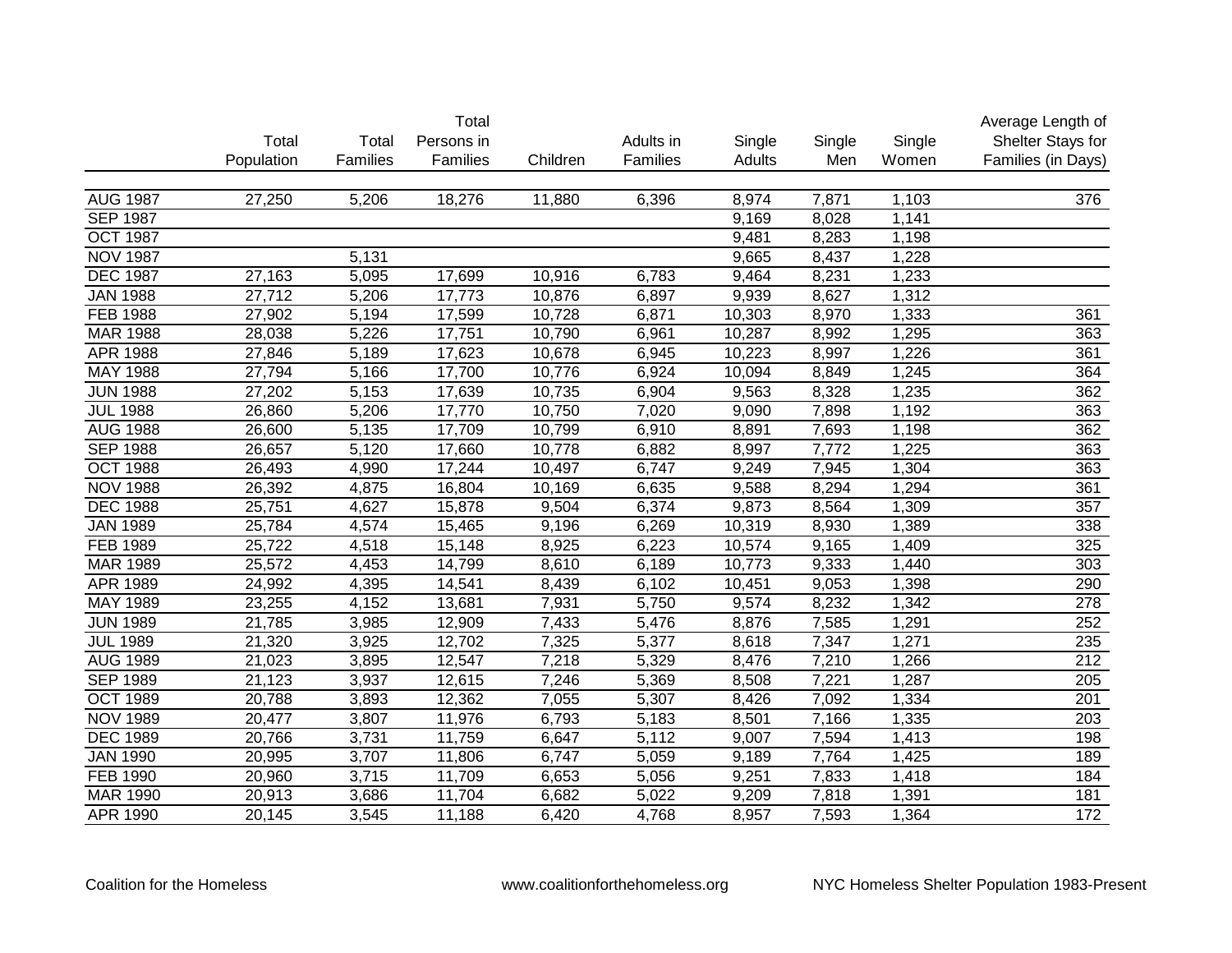|                 |            |                    | Total      |          |           |        |        |        | Average Length of  |
|-----------------|------------|--------------------|------------|----------|-----------|--------|--------|--------|--------------------|
|                 | Total      | Total              | Persons in |          | Adults in | Single | Single | Single | Shelter Stays for  |
|                 | Population | Families           | Families   | Children | Families  | Adults | Men    | Women  | Families (in Days) |
|                 |            |                    |            |          |           |        |        |        |                    |
| MAY 1990        | 19,533     | 3,440              | 10,858     | 6,238    | 4,620     | 8,675  | 7,299  | 1,376  | 163                |
| <b>JUN 1990</b> | 18,194     | 3,196              | 9,993      | 5,681    | 4,312     | 8,201  | 6,872  | 1,329  | 144                |
| <b>JUL 1990</b> | 18,144     | 3,226              | 10,120     | 5,766    | 4,354     | 8,024  | 6,703  | 1,321  | $\overline{132}$   |
| <b>AUG 1990</b> | 18,612     | 3,453              | 10,644     | 6,073    | 4,571     | 7,968  | 6,695  | 1,273  | 124                |
| <b>SEP 1990</b> | 19,281     | 3,640              | 11,180     | 6,418    | 4,762     | 8,101  | 6,829  | 1,272  | 125                |
| <b>OCT 1990</b> | 19,877     | 3,785              | 11,634     | 6,733    | 4,901     | 8,243  | 6,940  | 1,303  | 128                |
| <b>NOV 1990</b> | 20,143     | 3,833              | 11,848     | 6,817    | 5,031     | 8,295  | 6,971  | 1,324  | 136                |
| <b>DEC 1990</b> | 20,239     | 3,860              | 11,937     | 6,819    | 5,118     | 8,302  | 6,991  | 1,311  | 144                |
| <b>JAN 1991</b> | 21,446     | 4,120              | 12,740     | 7,281    | 5,459     | 8,706  | 7,360  | 1,346  | $\overline{145}$   |
| FEB 1991        | 21,948     | 4,244              | 13,181     | 7,525    | 5,656     | 8,767  | 7,444  | 1,323  | 152                |
| <b>MAR 1991</b> | 22,377     | 4,450              | 13,747     | 7,815    | 5,932     | 8,630  | 7,300  | 1,330  | 152                |
| APR 1991        | 22,074     | 4,471              | 13,809     | 7,835    | 5,974     | 8,265  | 6,958  | 1,307  | 154                |
| MAY 1991        | 21,846     | 4,537              | 13,995     | 7,916    | 6,079     | 7,851  | 6,588  | 1,263  | 157                |
| <b>JUN 1991</b> | 21,439     | 4,525              | 14,067     | 7,982    | 6,085     | 7,372  | 6,159  | 1,213  | 157                |
| <b>JUL 1991</b> | 21,480     | 4,636              | 14,428     | 8,216    | 6,212     | 7,052  | 5,861  | 1,191  | 155                |
| <b>AUG 1991</b> | 21,833     | 4,735              | 14,942     | 8,479    | 6,463     | 6,891  | 5,726  | 1,165  | 158                |
| <b>SEP 1991</b> | 22,089     | 4,797              | 15,106     | 8,616    | 6,490     | 6,983  | 5,790  | 1,193  | 164                |
| <b>OCT 1991</b> | 22,199     | 4,796              | 15,147     | 8,640    | 6,507     | 7,052  | 5,846  | 1,206  | 168                |
| <b>NOV 1991</b> |            | 4,836              |            |          |           | 7,212  | 5,976  | 1,236  |                    |
| <b>DEC 1991</b> | 22,598     | $\overline{4,823}$ | 15,137     | 8,569    | 6,568     | 7,461  | 6,177  | 1,284  | 182                |
| <b>JAN 1992</b> | 22,996     | 4,893              | 15,399     | 8,741    | 6,658     | 7,597  | 6,291  | 1,306  | 181                |
| FEB 1992        | 23,388     | 4,990              | 15,631     | 8,848    | 6,783     | 7,757  | 6,460  | 1,297  | 181                |
| MAR 1992        | 23,651     | 5,086              | 15,770     | 8,865    | 6,905     | 7,881  | 6,588  | 1,293  | 180                |
| APR 1992        | 23,482     | 5,158              | 15,909     | 8,884    | 7,025     | 7,573  | 6,280  | 1,293  | 180                |
| MAY 1992        | 23,218     | 5,182              | 15,980     | 8,997    | 6,983     | 7,238  | 5,981  | 1,257  | 181                |
| <b>JUN 1992</b> | 22,911     | 5,229              | 16,176     | 9,076    | 7,100     | 6,735  | 5,540  | 1,195  | 178                |
| <b>JUL 1992</b> | 22,680     | 5,306              | 16,413     | 9,235    | 7,178     | 6,267  | 5,110  | 1,157  | 174                |
| <b>AUG 1992</b> | 22,760     | 5,365              | 16,659     | 9,413    | 7,246     | 6,101  | 4,986  | 1,115  | 171                |
| <b>SEP 1992</b> | 22,899     | 5,396              | 16,786     | 9,504    | 7,282     | 6,113  | 5,020  | 1,093  | 176                |
| <b>OCT 1992</b> | 23,314     | 5,458              | 16,919     | 9,548    | 7,371     | 6,395  | 5,247  | 1,148  | 175                |
| <b>NOV 1992</b> | 23,961     | 5,581              | 17,309     | 9,768    | 7,541     | 6,652  | 5,465  | 1,187  | 178                |
| <b>DEC 1992</b> | 23,998     | 5,591              | 17,249     | 9,708    | 7,541     | 6,749  | 5,586  | 1,163  | 181                |
| <b>JAN 1993</b> | 23,877     | 5,494              | 17,006     | 9,573    | 7,433     | 6,871  | 5,710  | 1,161  | 191                |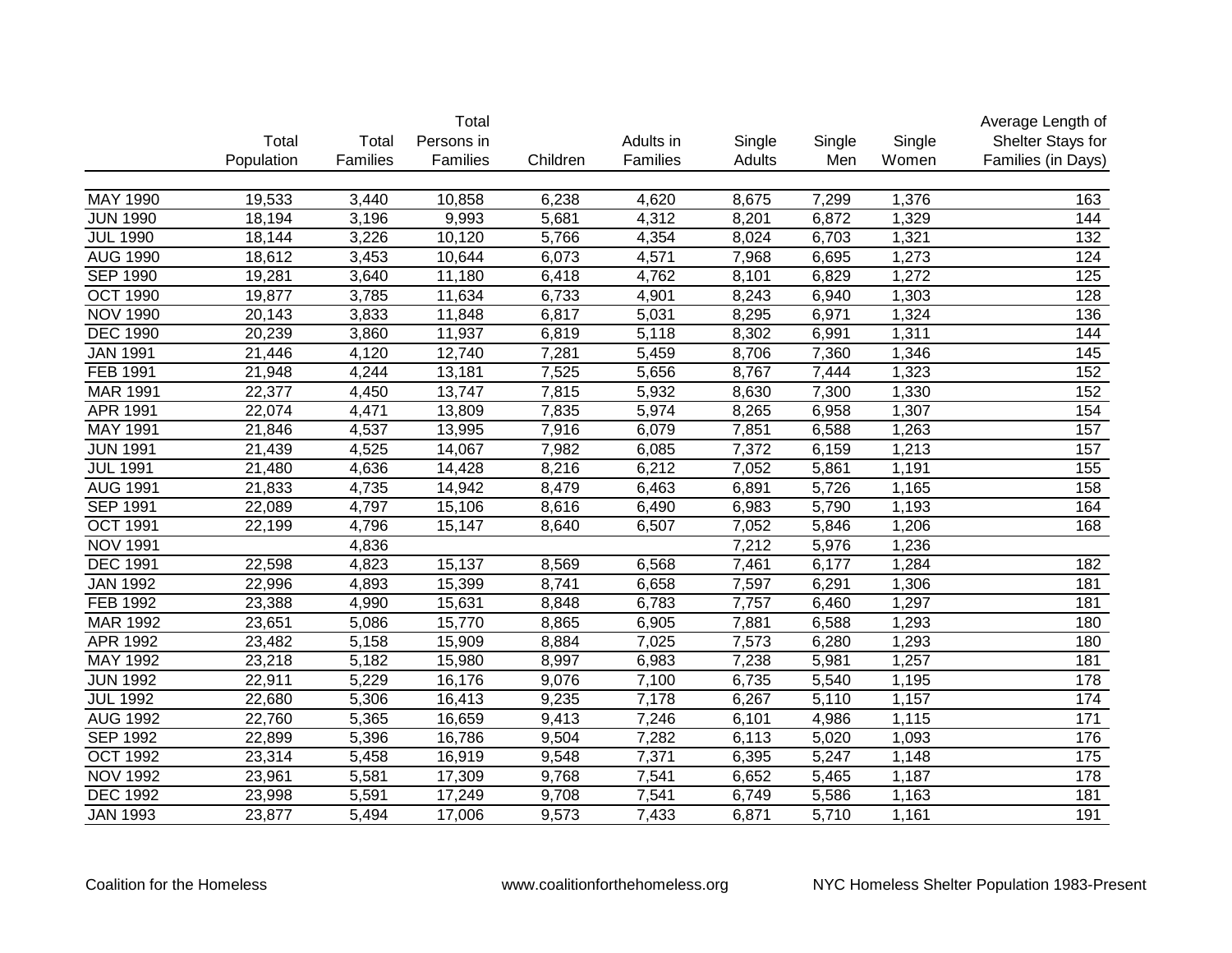|                 |            |          | Total      |          |           |        |        |        | Average Length of  |
|-----------------|------------|----------|------------|----------|-----------|--------|--------|--------|--------------------|
|                 | Total      | Total    | Persons in |          | Adults in | Single | Single | Single | Shelter Stays for  |
|                 | Population | Families | Families   | Children | Families  | Adults | Men    | Women  | Families (in Days) |
|                 |            |          |            |          |           |        |        |        |                    |
| FEB 1993        | 24,333     | 5,635    | 17,365     | 9,787    | 7,578     | 6,968  | 5,806  | 1,162  | 196                |
| MAR 1993        | 24,325     | 5,637    | 17,315     | 9,706    | 7,609     | 7,010  | 5,862  | 1,148  | 202                |
| APR 1993        | 24,111     | 5,656    | 17,403     | 9,774    | 7,629     | 6,708  | 5,612  | 1,096  | 202                |
| MAY 1993        |            | 5,705    |            |          |           | 6,454  | 5,375  | 1,079  |                    |
| <b>JUN 1993</b> | 23,627     | 5,695    | 17,484     | 9,847    | 7,637     | 6,143  | 5,099  | 1,044  | 209                |
| <b>JUL 1993</b> | 23,493     | 5,709    | 17,547     | 9,869    | 7,678     | 5,946  | 4,923  | 1,023  | 209                |
| <b>AUG 1993</b> | 23,270     | 5,669    | 17,481     | 9,887    | 7,594     | 5,789  | 4,794  | 994    | $\overline{211}$   |
| <b>SEP 1993</b> | 23,488     | 5,678    | 17,638     | 9,991    | 7,647     | 5,850  | 4,850  | 1,000  | 210                |
| <b>OCT 1993</b> | 23,269     | 5,561    | 17,359     | 9,806    | 7,553     | 5,910  | 4,900  | 1,010  | 209                |
| <b>NOV 1993</b> | 23,175     | 5,578    | 17,149     | 9,634    | 7,515     | 6,026  | 5,006  | 1,020  | 207                |
| <b>DEC 1993</b> | 23,291     | 5,491    | 17,170     | 9,625    | 7,545     | 6,121  | 5,093  | 1,029  | 207                |
| <b>JAN 1994</b> | 23,526     | 5,589    | 17,080     | 9,479    | 7,601     | 6,446  | 5,411  | 1,035  | 206                |
| FEB 1994        | 23,800     | 5,599    | 17,196     | 9,597    | 7,599     | 6,604  | 5,542  | 1,062  | 208                |
| <b>MAR 1994</b> | 23,387     | 5,544    | 16,947     | 9,400    | 7,547     | 6,440  | 5,400  | 1,040  | 202                |
| APR 1994        | 23,053     | 5,519    | 16,925     | 9,414    | 7,511     | 6,128  | 5,111  | 1,017  | 200                |
| MAY 1994        | 23,224     | 5,626    | 17,174     | 9,560    | 7,614     | 6,050  | 5,000  | 1,050  | 199                |
| <b>JUN 1994</b> | 23,246     | 5,623    | 17,235     | 9,638    | 7,597     | 6,011  | 4,932  | 1,080  | 197                |
| <b>JUL 1994</b> | 22,771     | 5,589    | 16,941     | 9,453    | 7,488     | 5,830  | 4,759  | 1,072  | 182                |
| <b>AUG 1994</b> | 22,732     | 5,620    | 17,015     | 9,509    | 7,506     | 5,717  | 4,652  | 1,064  | 186                |
| <b>SEP 1994</b> | 23,287     | 5,761    | 17,513     | 9,827    | 7,686     | 5,774  | 4,687  | 1,088  | 189                |
| <b>OCT 1994</b> | 23,470     | 5,742    | 17,478     | 9,816    | 7,662     | 5,992  | 4,866  | 1,125  | 200                |
| <b>NOV 1994</b> | 23,405     | 5,700    | 17,426     | 9,808    | 7,618     | 5,979  | 4,867  | 1,112  | 209                |
| <b>DEC 1994</b> | 23,798     | 5,678    | 17,493     | 9,889    | 7,604     | 6,305  | 5,174  | 1,130  | 213                |
| <b>JAN 1995</b> | 24,049     | 5,730    | 17,522     | 9,885    | 7,637     | 6,527  | 5,358  | 1,169  | 214                |
| FEB 1995        | 24,317     | 5,742    | 17,638     | 9,979    | 7,659     | 6,679  | 5,478  | 1,201  | 219                |
| <b>MAR 1995</b> | 24,093     | 5,685    | 17,478     | 9,909    | 7,569     | 6,615  | 5,444  | 1,172  | 218                |
| APR 1995        | 23,853     | 5,599    | 17,294     | 9,802    | 7,492     | 6,559  | 5,368  | 1,191  | 219                |
| MAY 1995        | 23,455     | 5,498    | 17,016     | 9,674    | 7,342     | 6,439  | 5,277  | 1,163  | 219                |
| <b>JUN 1995</b> | 23,301     | 5,493    | 16,971     | 9,673    | 7,298     | 6,330  | 5,173  | 1,157  | 214                |
| <b>JUL 1995</b> | 23,339     | 5,526    | 17,070     | 9,747    | 7,323     | 6,269  | 5,106  | 1,163  | $\overline{212}$   |
| <b>AUG 1995</b> | 23,998     | 5,695    | 17,673     | 10,151   | 7,522     | 6,325  | 5,137  | 1,188  | 211                |
| <b>SEP 1995</b> | 24,245     | 5,746    | 17,820     | 10,256   | 7,564     | 6,425  | 5,224  | 1,202  | 209                |
| <b>OCT 1995</b> | 24,319     | 5,731    | 17,754     | 10,158   | 7,596     | 6,565  | 5,349  | 1,216  | $\overline{216}$   |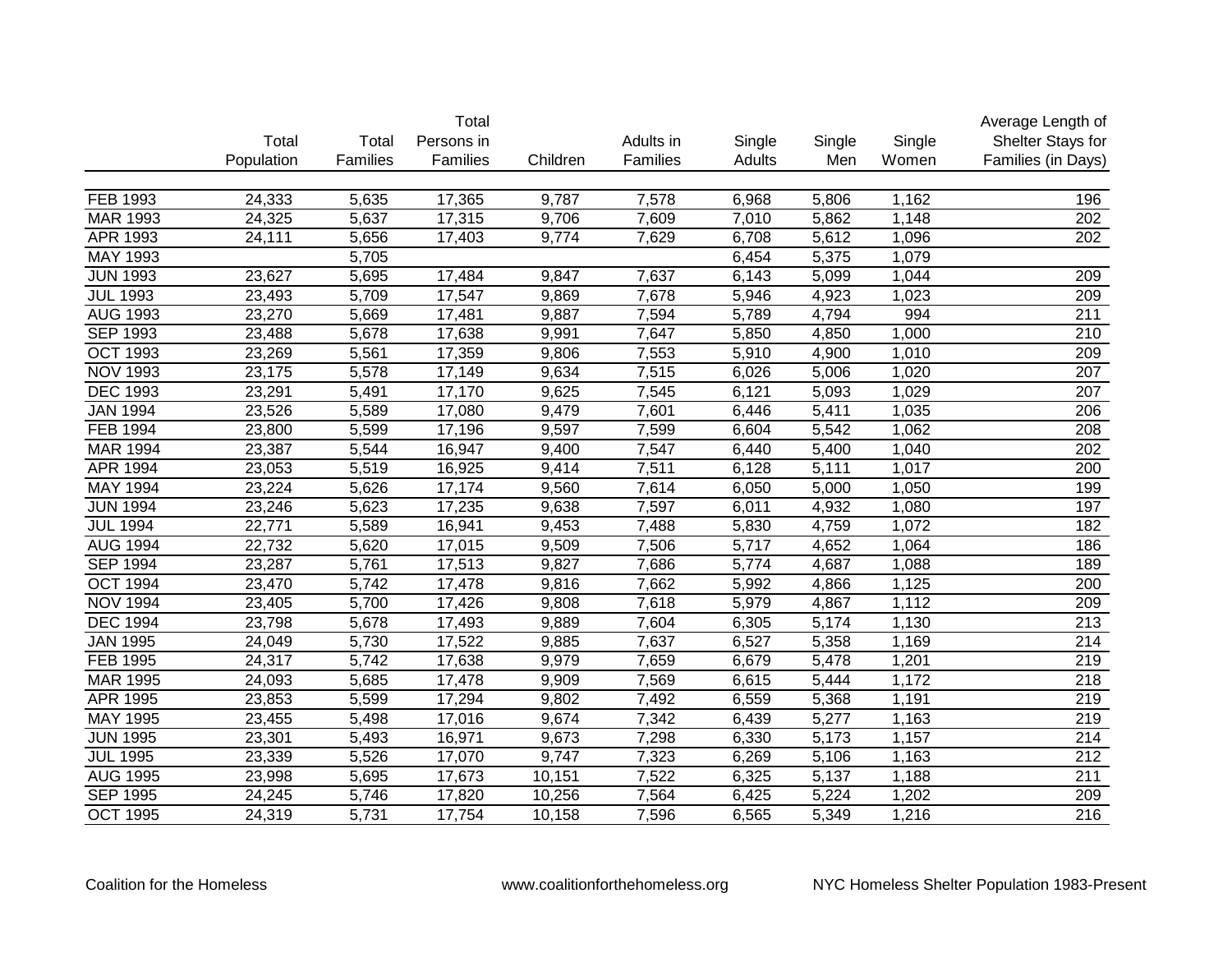|                 | Total<br>Average Length of |          |            |          |           |        |        |        |                    |  |
|-----------------|----------------------------|----------|------------|----------|-----------|--------|--------|--------|--------------------|--|
|                 | Total                      | Total    | Persons in |          | Adults in | Single | Single | Single | Shelter Stays for  |  |
|                 | Population                 | Families | Families   | Children | Families  | Adults | Men    | Women  | Families (in Days) |  |
|                 |                            |          |            |          |           |        |        |        |                    |  |
| <b>NOV 1995</b> | 24,482                     | 5,725    | 17,715     | 10,131   | 7,584     | 6,767  | 5,559  | 1,208  | 219                |  |
| <b>DEC 1995</b> | 24,325                     | 5,595    | 17,331     | 9,925    | 7,406     | 6,994  | 5,786  | 1,208  | 223                |  |
| <b>JAN 1996</b> | 24,755                     | 5,691    | 17,583     | 10,000   | 7,583     | 7,172  | 5,942  | 1,230  | 227                |  |
| FEB 1996        | 24,862                     | 5,705    | 17,607     | 9,994    | 7,613     | 7,255  | 6,021  | 1,235  | 230                |  |
| MAR 1996        | 24,872                     | 5,729    | 17,601     | 9,991    | 7,610     | 7,271  | 6,038  | 1,233  | 229                |  |
| <b>APR 1996</b> | 24,654                     | 5,744    | 17,576     | 9,934    | 7,642     | 7,078  | 5,827  | 1,250  | 229                |  |
| <b>MAY 1996</b> | 24,615                     | 5,765    | 17,628     | 9,967    | 7,661     | 6,987  | 5,731  | 1,256  | 230                |  |
| <b>JUN 1996</b> | 24,448                     | 5,755    | 17,565     | 9,895    | 7,670     | 6,883  | 5,619  | 1,264  | 229                |  |
| <b>JUL 1996</b> | 24,649                     | 5,796    | 17,754     | 10,022   | 7,732     | 6,895  | 5,619  | 1,276  | 229                |  |
| <b>AUG 1996</b> |                            | 5,927    |            |          |           | 6,806  | 5,480  | 1,326  |                    |  |
| <b>SEP 1996</b> | 24,697                     | 5,819    | 17,894     | 10,181   | 7,713     | 6,803  | 5,508  | 1,295  | 237                |  |
| <b>OCT 1996</b> | 24,247                     | 5,601    | 17,261     | 9,817    | 7,444     | 6,986  | 5,700  | 1,286  | 250                |  |
| <b>NOV 1996</b> | 23,907                     | 5,503    | 16,848     | 9,603    | 7,245     | 7,059  | 5,756  | 1,303  | 257                |  |
| <b>DEC 1996</b> | 23,597                     | 5,266    | 16,364     | 9,321    | 7,043     | 7,233  | 5,910  | 1,322  | 268                |  |
| <b>JAN 1997</b> | 23,698                     | 5,243    | 16,348     | 9,279    | 7,069     | 7,350  | 6,005  | 1,345  | 268                |  |
| <b>FEB 1997</b> | 23,446                     | 5,135    | 16,026     | 9,083    | 6,943     | 7,420  | 6,072  | 1,349  | 274                |  |
| <b>MAR 1997</b> | 22,985                     | 4,932    | 15,477     | 8,718    | 6,759     | 7,508  | 6,146  | 1,362  | 285                |  |
| APR 1997        | 22,802                     | 4,900    | 15,373     | 8,641    | 6,732     | 7,429  | 6,061  | 1,368  | 288                |  |
| MAY 1997        | 22,199                     | 4,748    | 14,968     | 8,377    | 6,591     | 7,231  | 5,875  | 1,356  | 292                |  |
| <b>JUN 1997</b> | 21,967                     | 4,773    | 15,049     | 8,412    | 6,637     | 6,918  | 5,602  | 1,316  | 296                |  |
| <b>JUL 1997</b> | 21,718                     | 4,743    | 14,981     | 8,370    | 6,611     | 6,737  | 5,460  | 1,277  | 296                |  |
| <b>AUG 1997</b> | 21,396                     | 4,631    | 14,675     | 8,199    | 6,476     | 6,721  | 5,433  | 1,288  | 295                |  |
| <b>SEP 1997</b> | 21,313                     | 4,576    | 14,478     | 8,061    | 6,417     | 6,835  | 5,520  | 1,315  | 322                |  |
| <b>OCT 1997</b> | 21,070                     | 4,519    | 14,224     | 7,904    | 6,320     | 6,846  | 5,519  | 1,327  | 315                |  |
| <b>NOV 1997</b> | 21,020                     | 4,450    | 14,003     | 7,767    | 6,236     | 7,017  | 5,685  | 1,332  | 315                |  |
| <b>DEC 1997</b> | 20,751                     | 4,315    | 13,610     | 7,532    | 6,078     | 7,141  | 5,816  | 1,325  | 320                |  |
| <b>JAN 1998</b> | 21,172                     | 4,429    | 13,900     | 7,699    | 6,201     | 7,272  | 5,910  | 1,362  | 316                |  |
| <b>FEB 1998</b> | 21,124                     | 4,397    | 13,828     | 7,654    | 6,174     | 7,296  | 5,903  | 1,393  | $\overline{312}$   |  |
| <b>MAR 1998</b> | 21,209                     | 4,441    | 13,919     | 7,726    | 6,193     | 7,290  | 5,868  | 1,422  | 304                |  |
| <b>APR 1998</b> | 20,968                     | 4,412    | 13,868     | 7,709    | 6,159     | 7,100  | 5,695  | 1,405  | 297                |  |
| <b>MAY 1998</b> | 20,634                     | 4,342    | 13,686     | 7,637    | 6,049     | 6,948  | 5,544  | 1,404  | 293                |  |
| <b>JUN 1998</b> | 20,597                     | 4,368    | 13,836     | 7,758    | 6,078     | 6,761  | 5,383  | 1,378  | 286                |  |
| <b>JUL 1998</b> | 20,777                     | 4,493    | 14,237     | 7,991    | 6,246     | 6,540  | 5,163  | 1,377  | $\overline{273}$   |  |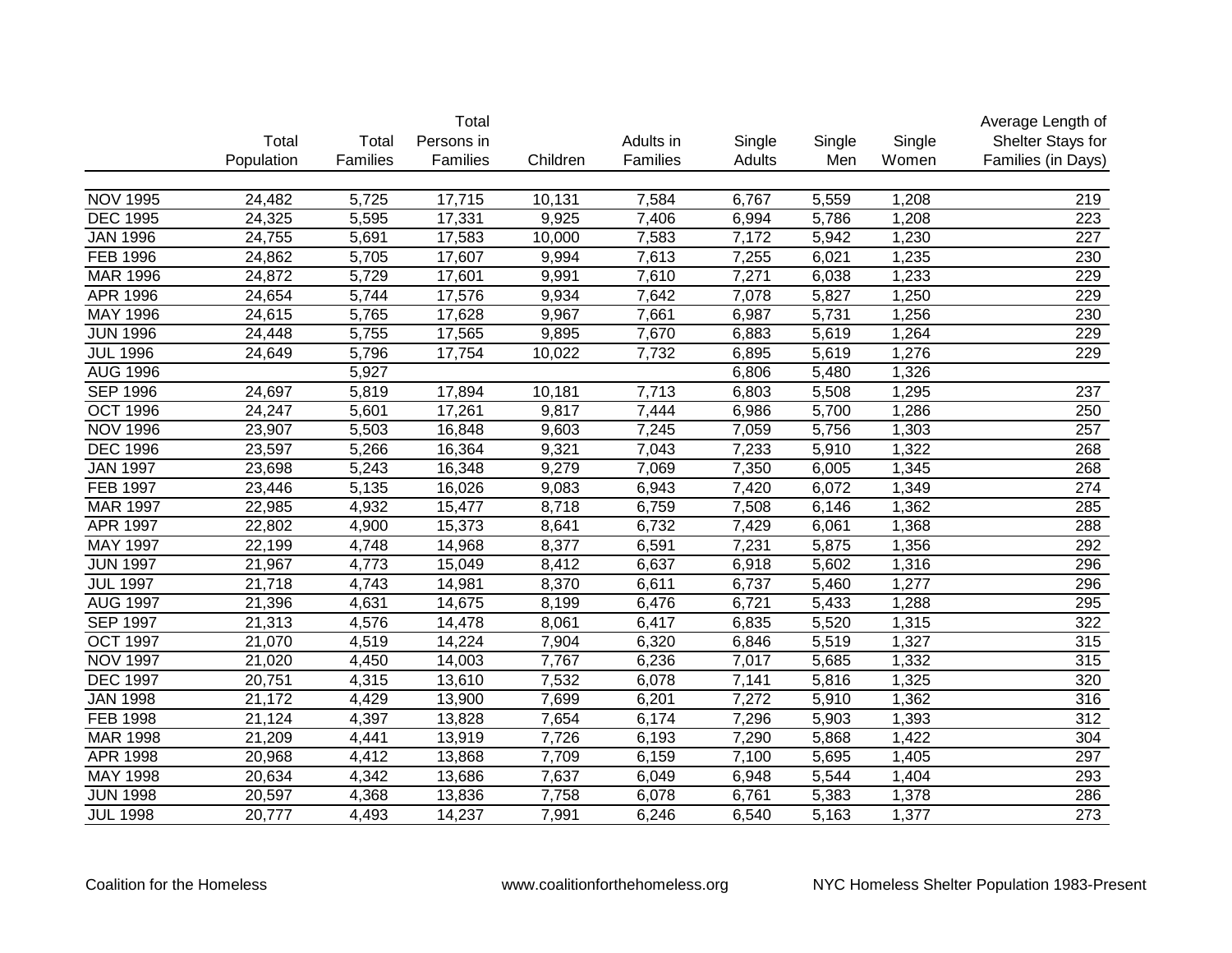|                 |            |          | Total      |          |           |        |        |        | Average Length of  |
|-----------------|------------|----------|------------|----------|-----------|--------|--------|--------|--------------------|
|                 | Total      | Total    | Persons in |          | Adults in | Single | Single | Single | Shelter Stays for  |
|                 | Population | Families | Families   | Children | Families  | Adults | Men    | Women  | Families (in Days) |
|                 |            |          |            |          |           |        |        |        |                    |
| <b>AUG 1998</b> | 21,178     | 4,612    | 14,709     | 8,279    | 6,430     | 6,469  | 5,083  | 1,386  | 259                |
| <b>SEP 1998</b> | 21,670     | 4,790    | 15,182     | 8,548    | 6,634     | 6,488  | 5,088  | 1,400  | 247                |
| <b>OCT 1998</b> | 21,799     | 4,850    | 15,320     | 8,583    | 6,737     | 6,479  | 5,106  | 1,373  | 244                |
| <b>NOV 1998</b> | 22,218     | 4,859    | 15,375     | 8,638    | 6,737     | 6,843  | 5,419  | 1,424  | 245                |
| <b>DEC 1998</b> | 22,106     | 4,808    | 15,286     | 8,623    | 6,663     | 6,820  | 5,409  | 1,411  | 248                |
| <b>JAN 1999</b> | 22,639     | 4,925    | 15,676     | 8,816    | 6,860     | 6,963  | 5,522  | 1,441  | 253                |
| <b>FEB 1999</b> | 22,759     | 4,952    | 15,708     | 8,814    | 6,894     | 7,051  | 5,587  | 1,464  | 257                |
| <b>MAR 1999</b> | 22,615     | 4,933    | 15,544     | 8,685    | 6,859     | 7,071  | 5,588  | 1,484  | 260                |
| <b>APR 1999</b> | 22,457     | 4,938    | 15,491     | 8,649    | 6,842     | 6,966  | 5,485  | 1,481  | 264                |
| MAY 1999        | 22,139     | 4,893    | 15,345     | 8,593    | 6,752     | 6,794  | 5,317  | 1,477  | 269                |
| <b>JUN 1999</b> | 22,092     | 4,887    | 15,474     | 8,631    | 6,843     | 6,618  | 5,148  | 1,470  | 270                |
| <b>JUL 1999</b> | 22,039     | 4,883    | 15,511     | 8,624    | 6,887     | 6,528  | 5,060  | 1,468  | 272                |
| <b>AUG 1999</b> | 22,631     | 5,090    | 16,153     | 9,001    | 7,152     | 6,478  | 5,004  | 1,474  | 272                |
| <b>SEP 1999</b> | 22,792     | 5,095    | 16,206     | 9,051    | 7,155     | 6,586  | 5,091  | 1,494  | 271                |
| <b>OCT 1999</b> | 23,022     | 5,135    | 16,294     | 9,096    | 7,198     | 6,728  | 5,229  | 1,499  | 274                |
| <b>NOV 1999</b> | 23,040     | 5,103    | 16,237     | 9,054    | 7,183     | 6,803  | 5,296  | 1,506  | 276                |
| <b>DEC 1999</b> | 22,806     | 5,026    | 16,050     | 8,935    | 7,115     | 6,756  | 5,236  | 1,520  | 282                |
| <b>JAN 2000</b> | 22,955     | 5,035    | 16,053     | 8,863    | 7,190     | 6,902  | 5,358  | 1,544  | 287                |
| FEB 2000        | 23,140     | 5,034    | 16,101     | 8,887    | 7,214     | 7,039  | 5,476  | 1,563  | 290                |
| <b>MAR 2000</b> | 23,065     | 5,012    | 16,039     | 8,835    | 7,204     | 7,026  | 5,462  | 1,564  | 294                |
| APR 2000        | 23,030     | 5,004    | 16,077     | 8,847    | 7,230     | 6,953  | 5,397  | 1,556  | 298                |
| MAY 2000        | 23,120     | 5,064    | 16,253     | 8,946    | 7,307     | 6,867  | 5,314  | 1,553  | 299                |
| <b>JUN 2000</b> | 24,268     | 5,118    | 17,454     | 10,091   | 7,363     | 6,814  | 5,248  | 1,566  | 303                |
| <b>JUL 2000</b> | 23,695     | 5,254    | 16,897     | 9,303    | 7,594     | 6,798  | 5,229  | 1,569  | 307                |
| <b>AUG 2000</b> | 23,829     | 5,258    | 17,039     | 9,406    | 7,633     | 6,790  | 5,226  | 1,564  | 303                |
| <b>SEP 2000</b> | 24,362     | 5,387    | 17,528     | 9,724    | 7,804     | 6,834  | 5,270  | 1,564  | 295                |
| <b>OCT 2000</b> | 24,537     | 5,449    | 17,643     | 9,793    | 7,850     | 6,894  | 5,313  | 1,581  | 297                |
| <b>NOV 2000</b> | 24,835     | 5,483    | 17,803     | 9,920    | 7,883     | 7,032  | 5,436  | 1,597  | 302                |
| <b>DEC 2000</b> | 25,235     | 5,479    | 17,990     | 10,062   | 7,928     | 7,245  | 5,597  | 1,648  | 308                |
| <b>JAN 2001</b> | 25,529     | 5,553    | 18,147     | 10,140   | 8,007     | 7,382  | 5,710  | 1,672  | 310                |
| <b>FEB 2001</b> | 25,816     | 5,620    | 18,354     | 10,242   | 8,112     | 7,462  | 5,757  | 1,705  | 320                |
| <b>MAR 2001</b> | 26,226     | 5,718    | 18,721     | 10,489   | 8,232     | 7,505  | 5,792  | 1,714  | 321                |
| APR 2001        | 26,830     | 5,884    | 19,325     | 10,828   | 8,497     | 7,505  | 5,806  | 1,699  | 327                |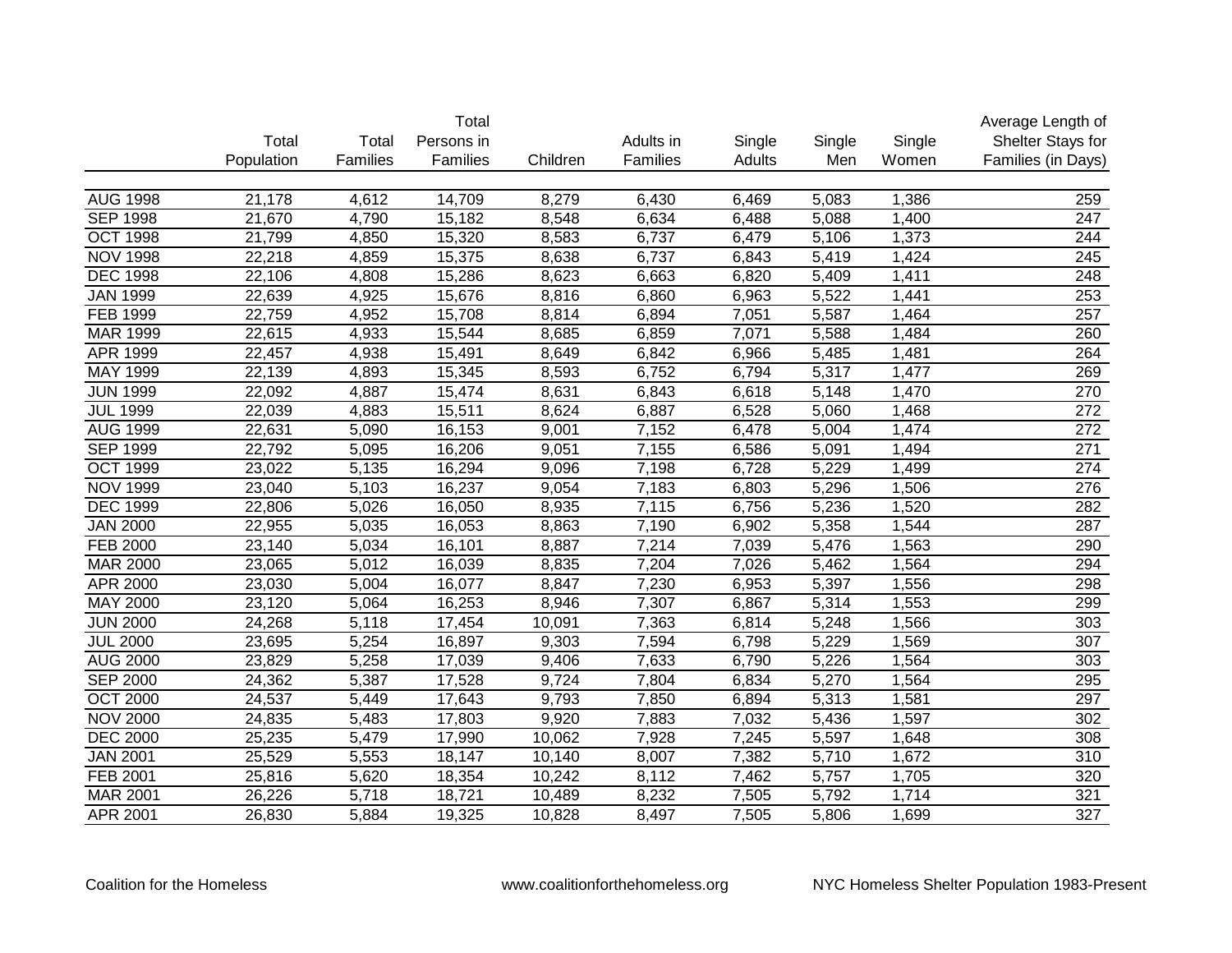|                 |            |          | Total      |          |           |        |        |        | Average Length of  |
|-----------------|------------|----------|------------|----------|-----------|--------|--------|--------|--------------------|
|                 | Total      | Total    | Persons in |          | Adults in | Single | Single | Single | Shelter Stays for  |
|                 | Population | Families | Families   | Children | Families  | Adults | Men    | Women  | Families (in Days) |
|                 |            |          |            |          |           |        |        |        |                    |
| <b>MAY 2001</b> | 27,052     | 5,989    | 19,628     | 11,005   | 8,623     | 7,424  | 5,743  | 1,682  | 328                |
| <b>JUN 2001</b> | 27,574     | 6,148    | 20,181     | 11,289   | 8,892     | 7,393  | 5,706  | 1,687  | 328                |
| <b>JUL 2001</b> | 28,651     | 6,436    | 21,266     | 12,006   | 9,260     | 7,385  | 5,687  | 1,698  | 324                |
| <b>AUG 2001</b> | 29,155     | 6,550    | 21,715     | 12,283   | 9,432     | 7,440  | 5,716  | 1,724  | 315                |
| <b>SEP 2001</b> | 28,991     | 6,503    | 21,567     | 12,173   | 9,394     | 7,424  | 5,702  | 1,722  | 316                |
| <b>OCT 2001</b> | 29,498     | 6,596    | 21,926     | 12,414   | 9,512     | 7,572  | 5,846  | 1,726  | 343                |
| <b>NOV 2001</b> | 29,802     | 6,669    | 22,226     | 12,576   | 9,650     | 7,576  | 5,843  | 1,733  | $\overline{343}$   |
| <b>DEC 2001</b> | 30,439     | 6,786    | 22,758     | 12,868   | 9,890     | 7,681  | 5,933  | 1,748  | $\overline{320}$   |
| <b>JAN 2002</b> | 31,063     | 6,921    | 23,196     | 13,088   | 10,108    | 7,867  | 6,094  | 1,773  | 319                |
| FEB 2002        | 31,779     | 7,162    | 23,865     | 13,392   | 10,473    | 7,914  | 6,161  | 1,753  | 309                |
| MAR 2002        | 32,849     | 7,455    | 24,890     | 13,970   | 10,920    | 7,959  | 6,199  | 1,760  | 301                |
| APR 2002        | 33,599     | 7,742    | 25,748     | 14,387   | 11,361    | 7,851  | 6,099  | 1,752  | 304                |
| MAY 2002        | 33,887     | 7,879    | 26,165     | 14,553   | 11,612    | 7,722  | 5,955  | 1,767  | 295                |
| <b>JUN 2002</b> | 33,838     | 7,916    | 26,281     | 14,574   | 11,707    | 7,557  | 5,806  | 1,751  | 297                |
| <b>JUL 2002</b> | 35,002     | 8,333    | 27,497     | 15,255   | 12,242    | 7,505  | 5,727  | 1,778  | 295                |
| <b>AUG 2002</b> | 35,968     | 8,602    | 28,501     | 15,844   | 12,657    | 7,467  | 5,653  | 1,814  | 293                |
| <b>SEP 2002</b> | 36,976     | 8,873    | 29,323     | 16,296   | 13,027    | 7,653  | 5,807  | 1,846  | 290                |
| <b>OCT 2002</b> | 37,263     | 8,925    | 29,522     | 16,406   | 13,116    | 7,741  | 5,862  | 1,879  | 288                |
| <b>NOV 2002</b> | 37,775     | 9,057    | 29,918     | 16,584   | 13,334    | 7,857  | 5,958  | 1,899  | 293                |
| <b>DEC 2002</b> | 38,040     | 9,097    | 30,072     | 16,633   | 13,439    | 7,968  | 6,064  | 1,904  | 297                |
| <b>JAN 2003</b> | 38,464     | 9,242    | 30,328     | 16,711   | 13,617    | 8,136  | 6,233  | 1,903  | 300                |
| FEB 2003        | 38,224     | 9,213    | 29,987     | 16,639   | 13,348    | 8,237  | 6,321  | 1,916  | 300                |
| MAR 2003        | 38,254     | 9,242    | 29,989     | 16,615   | 13,374    | 8,265  | 6,353  | 1,912  | $\overline{310}$   |
| APR 2003        | 38,470     | 9,261    | 30,144     | 16,685   | 13,459    | 8,326  | 6,394  | 1,932  | 315                |
| MAY 2003        | 38,662     | 9,303    | 30,408     | 16,854   | 13,554    | 8,254  | 6,334  | 1,920  | 322                |
| <b>JUN 2003</b> | 38,353     | 9,257    | 30,216     | 16,759   | 13,457    | 8,137  | 6,221  | 1,916  | 329                |
| <b>JUL 2003</b> | 38,415     | 9,274    | 30,415     | 16,884   | 13,531    | 8,000  | 6,101  | 1,899  | 335                |
| <b>AUG 2003</b> | 37,567     | 9,135    | 29,616     | 16,501   | 13,115    | 7,951  | 6,067  | 1,884  | 332                |
| <b>SEP 2003</b> | 38,245     | 9,221    | 30,156     | 16,778   | 13,378    | 8,089  | 6,153  | 1,936  | 333                |
| <b>OCT 2003</b> | 38,270     | 9,168    | 30,060     | 16,741   | 13,319    | 8,210  | 6,264  | 1,946  | 335                |
| <b>NOV 2003</b> | 38,642     | 9,200    | 30,291     | 16,878   | 13,413    | 8,351  | 6,399  | 1,952  | $\overline{343}$   |
| <b>DEC 2003</b> | 38,354     | 9,090    | 29,911     | 16,594   | 13,317    | 8,443  | 6,466  | 1,977  | 349                |
| <b>JAN 2004</b> | 38,317     | 9,067    | 29,619     | 16,361   | 13,258    | 8,698  | 6,679  | 2,019  | 354                |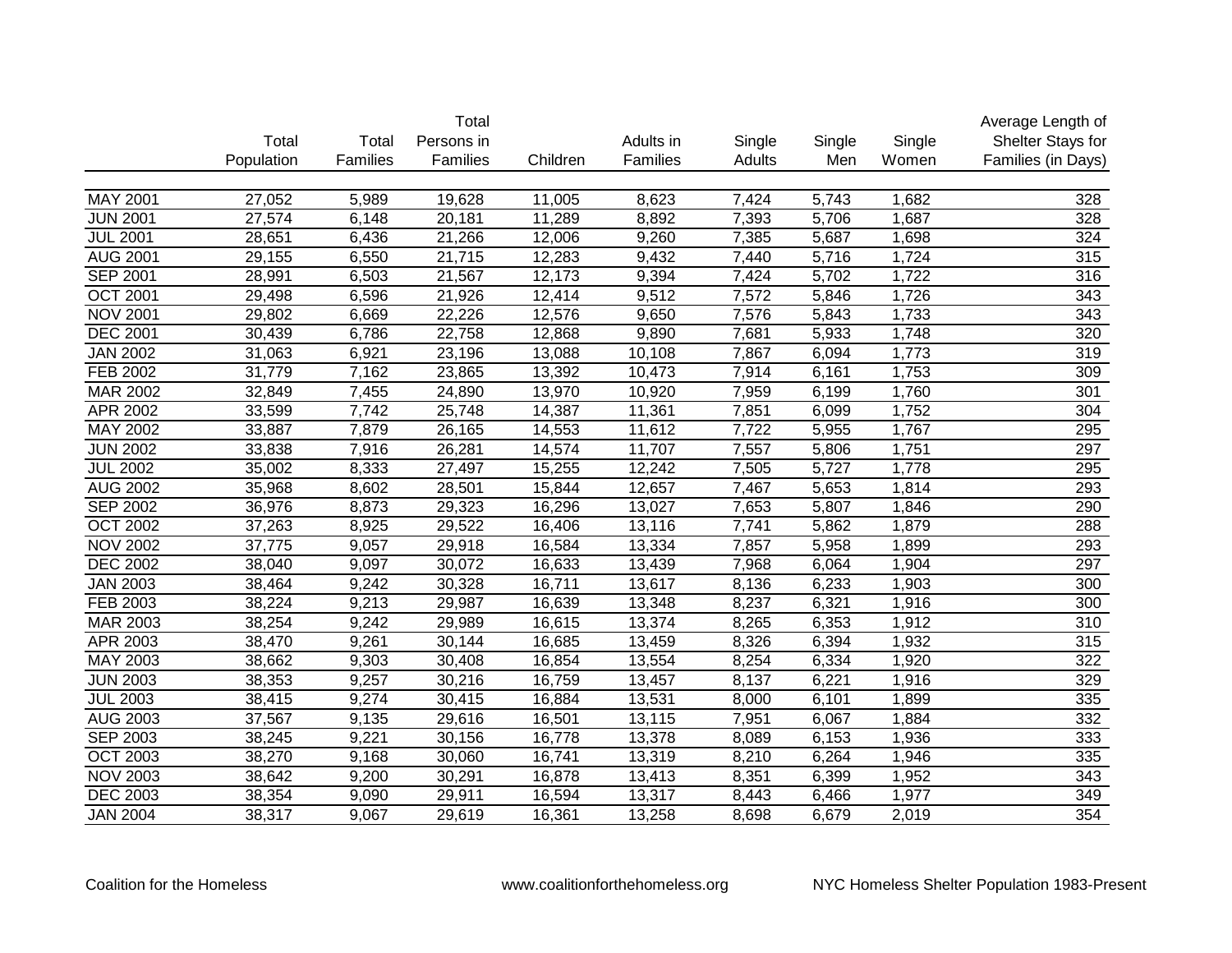|                 |            |          | Total      |          |           |        |        |        | Average Length of  |
|-----------------|------------|----------|------------|----------|-----------|--------|--------|--------|--------------------|
|                 | Total      | Total    | Persons in |          | Adults in | Single | Single | Single | Shelter Stays for  |
|                 | Population | Families | Families   | Children | Families  | Adults | Men    | Women  | Families (in Days) |
|                 |            |          |            |          |           |        |        |        |                    |
| <b>FEB 2004</b> | 38,468     | 9,083    | 29,607     | 16,304   | 13,303    | 8,861  | 6,824  | 2,037  | 341                |
| <b>MAR 2004</b> | 38,436     | 9,123    | 29,569     | 16,212   | 13,357    | 8,867  | 6,829  | 2,038  | 342                |
| APR 2004        | 37,896     | 9,057    | 29,102     | 15,874   | 13,228    | 8,794  | 6,758  | 2,036  | 340                |
| <b>MAY 2004</b> | 37,292     | 8,930    | 28,644     | 15,615   | 13,029    | 8,648  | 6,620  | 2,028  | 342                |
| <b>JUN 2004</b> | 36,399     | 8,712    | 27,967     | 15,251   | 12,716    | 8,432  | 6,400  | 2,032  | 341                |
| <b>JUL 2004</b> | 36,579     | 8,798    | 28,207     | 15,380   | 12,827    | 8,372  | 6,337  | 2,035  | 342                |
| <b>AUG 2004</b> | 36,359     | 8,726    | 27,973     | 15,288   | 12,685    | 8,386  | 6,337  | 2,049  | 338                |
| <b>SEP 2004</b> | 36,723     | 8,881    | 28,259     | 15,424   | 12,835    | 8,464  | 6,403  | 2,061  | 329                |
| <b>OCT 2004</b> | 36,930     | 8,931    | 28,419     | 15,513   | 12,906    | 8,511  | 6,444  | 2,067  | 324                |
| <b>NOV 2004</b> | 36,762     | 8,810    | 28,144     | 15,347   | 12,797    | 8,618  | 6,569  | 2,049  | 330                |
| <b>DEC 2004</b> | 36,243     | 8,633    | 27,593     | 15,005   | 12,588    | 8,650  | 6,585  | 2,065  | 335                |
| <b>JAN 2005</b> | 36,630     | 8,722    | 27,816     | 15,094   | 12,722    | 8,814  | 6,718  | 2,096  | 342                |
| FEB 2005        | 36,169     | 8,640    | 27,523     | 14,884   | 12,639    | 8,646  | 6,602  | 2,044  | 348                |
| MAR 2005        | 35,505     | 8,453    | 26,893     | 14,534   | 12,359    | 8,612  | 6,586  | 2,026  | 352                |
| APR 2005        | 34,512     | 8,253    | 26,090     | 13,950   | 12,140    | 8,422  | 6,427  | 1,995  | 358                |
| MAY 2005        | 33,857     | 8,170    | 25,653     | 13,601   | 12,052    | 8,204  | 6,273  | 1,931  | 361                |
| <b>JUN 2005</b> | 32,835     | 7,975    | 24,859     | 13,124   | 11,735    | 7,976  | 6,083  | 1,893  | 365                |
| <b>JUL 2005</b> | 32,816     | 8,077    | 24,977     | 13,082   | 11,895    | 7,839  | 5,966  | 1,873  | 359                |
| <b>AUG 2005</b> | 32,316     | 7,967    | 24,504     | 12,861   | 11,643    | 7,812  | 5,909  | 1,903  | 354                |
| <b>SEP 2005</b> | 32,095     | 7,981    | 24,320     | 12,724   | 11,596    | 7,775  | 5,878  | 1,897  | 343                |
| <b>OCT 2005</b> | 31,975     | 7,906    | 24,033     | 12,563   | 11,470    | 7,942  | 6,012  | 1,930  | 342                |
| <b>NOV 2005</b> | 31,962     | 7,892    | 23,974     | 12,471   | 11,503    | 7,988  | 6,049  | 1,939  | 341                |
| <b>DEC 2005</b> | 31,387     | 7,707    | 23,303     | 12,003   | 11,300    | 8,084  | 6,110  | 1,974  | 348                |
| <b>JAN 2006</b> | 31,554     | 7,813    | 23,421     | 11,996   | 11,425    | 8,133  | 6,130  | 2,003  | 347                |
| FEB 2006        | 31,527     | 7,836    | 23,432     | 11,888   | 11,544    | 8,095  | 6,100  | 1,995  | 343                |
| MAR 2006        | 31,457     | 7,866    | 23,372     | 11,787   | 11,585    | 8,085  | 6,099  | 1,986  | 342                |
| APR 2006        | 31,435     | 7,941    | 23,419     | 11,768   | 11,651    | 8,016  | 6,034  | 1,982  | 339                |
| <b>MAY 2006</b> | 31,350     | 7,979    | 23,501     | 11,827   | 11,674    | 7,849  | 5,878  | 1,971  | 337                |
| <b>JUN 2006</b> | 31,542     | 8,165    | 24,022     | 12,097   | 11,925    | 7,520  | 5,543  | 1,977  | 337                |
| <b>JUL 2006</b> | 32,274     | 8,437    | 24,882     | 12,644   | 12,238    | 7,392  | 5,428  | 1,964  | 334                |
| <b>AUG 2006</b> | 32,974     | 8,630    | 25,609     | 13,118   | 12,491    | 7,365  | 5,363  | 2,002  | 329                |
| <b>SEP 2006</b> | 33,505     | 8,767    | 26,107     | 13,352   | 12,755    | 7,398  | 5,407  | 1,991  | 317                |
| <b>OCT 2006</b> | 34,018     | 8,945    | 26,596     | 13,695   | 12,901    | 7,422  | 5,434  | 1,988  | $\overline{312}$   |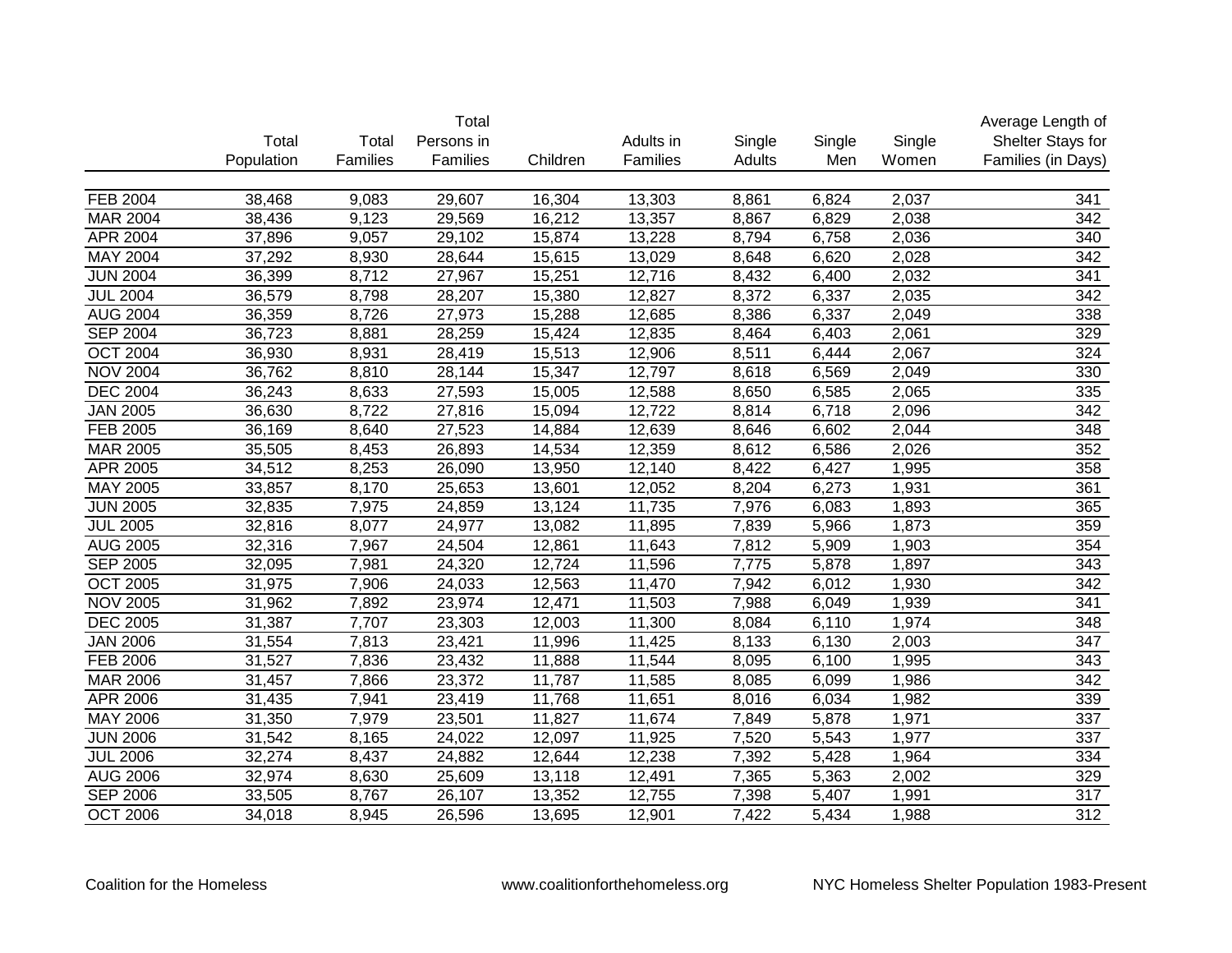|                 |            |          | Total               |          |           |        |        |        | Average Length of  |
|-----------------|------------|----------|---------------------|----------|-----------|--------|--------|--------|--------------------|
|                 | Total      | Total    | Persons in          |          | Adults in | Single | Single | Single | Shelter Stays for  |
|                 | Population | Families | Families            | Children | Families  | Adults | Men    | Women  | Families (in Days) |
|                 |            |          |                     |          |           |        |        |        |                    |
| <b>NOV 2006</b> | 34,524     | 9,103    | 27,145              | 13,877   | 13,268    | 7,379  | 5,421  | 1,958  | 312                |
| <b>DEC 2006</b> | 34,326     | 9,034    | 27,044              | 13,790   | 13,254    | 7,282  | 5,355  | 1,927  | 317                |
| <b>JAN 2007</b> | 35,112     | 9,252    | 27,800              | 14,219   | 13,581    | 7,312  | 5,368  | 1,945  | 320                |
| <b>FEB 2007</b> | 35,149     | 9,309    | 27,881              | 14,258   | 13,623    | 7,268  | 5,366  | 1,903  | 320                |
| <b>MAR 2007</b> | 35,208     | 9,283    | 27,963              | 14,391   | 13,572    | 7,245  | 5,375  | 1,871  | $\overline{322}$   |
| APR 2007        | 35,182     | 9,266    | 27,997              | 14,403   | 13,594    | 7,185  | 5,322  | 1,863  | 330                |
| <b>MAY 2007</b> | 34,931     | 9,263    | 27,872              | 14,257   | 13,615    | 7,059  | 5,202  | 1,857  | 340                |
| <b>JUN 2007</b> | 34,466     | 9,162    | 27,653              | 14,192   | 13,461    | 6,813  | 5,006  | 1,807  | 349                |
| <b>JUL 2007</b> | 34,426     | 9,140    | 27,661              | 14,255   | 13,406    | 6,765  | 4,977  | 1,788  | 353                |
| <b>AUG 2007</b> | 35,046     | 9,259    | 28,284              | 14,736   | 13,548    | 6,762  | 4,917  | 1,845  | 354                |
| <b>SEP 2007</b> | 35,837     | 9,488    | 29,043              | 15,203   | 13,840    | 6,794  | 4,919  | 1,875  | 355                |
| <b>OCT 2007</b> | 35,974     | 9,472    | 29,082              | 15,294   | 13,788    | 6,892  | 4,991  | 1,900  | 352                |
| <b>NOV 2007</b> | 35,564     | 9,317    | 28,688              | 15,132   | 13,556    | 6,876  | 4,995  | 1,880  | 352                |
| <b>DEC 2007</b> | 34,818     | 9,047    | 27,921              | 14,793   | 13,128    | 6,897  | 5,042  | 1,855  | 351                |
| <b>JAN 2008</b> | 35,097     | 9,111    | 28,174              | 14,966   | 13,208    | 6,923  | 5,105  | 1,818  | 350                |
| FEB 2008        | 34,764     | 8,946    | 27,776              | 14,792   | 12,984    | 6,988  | 5,162  | 1,826  | 350                |
| MAR 2008        | 34,467     | 8,848    | 27,491              | 14,626   | 12,865    | 6,976  | 5,158  | 1,818  | 346                |
| APR 2008        | 34,220     | 8,815    | $\overline{27,294}$ | 14,503   | 12,791    | 6,926  | 5,111  | 1,815  | 345                |
| MAY 2008        | 33,450     | 8,607    | 26,687              | 14,235   | 12,452    | 6,763  | 4,993  | 1,769  | 343                |
| <b>JUN 2008</b> | 33,285     | 8,639    | 26,640              | 14,129   | 12,511    | 6,645  | 4,873  | 1,772  | 335                |
| <b>JUL 2008</b> | 33,843     | 8,847    | 27,194              | 14,384   | 12,810    | 6,649  | 4,874  | 1,775  | 330                |
| <b>AUG 2008</b> | 34,662     | 9,086    | 27,932              | 14,768   | 13,164    | 6,730  | 4,886  | 1,844  | 319                |
| <b>SEP 2008</b> | 35,576     | 9,344    | 28,697              | 15,161   | 13,536    | 6,879  | 4,974  | 1,905  | 308                |
| <b>OCT 2008</b> | 36,422     | 9,598    | 29,500              | 15,597   | 13,903    | 6,922  | 4,996  | 1,925  | 293                |
| <b>NOV 2008</b> | 36,938     | 9,720    | 29,983              | 15,884   | 14,099    | 6,954  | 5,017  | 1,937  | 288                |
| <b>DEC</b> 2008 | 36,041     | 9,543    | 29,102              | 15,309   | 13,793    | 6,939  | 5,037  | 1,902  | 286                |
| <b>JAN 2009</b> | 36,598     | 9,641    | 29,425              | 15,523   | 13,902    | 7,173  | 5,229  | 1,944  | 287                |
| <b>FEB 2009</b> | 36,602     | 9,613    | 29,321              | 15,465   | 13,856    | 7,281  | 5,273  | 2,007  | 285                |
| MAR 2009        | 36,529     | 9,598    | 29,195              | 15,386   | 13,809    | 7,334  | 5,315  | 2,018  |                    |
| <b>APR 2009</b> | 36,334     | 9,579    | 28,968              | 15,220   | 13,748    | 7,366  | 5,366  | 2,000  |                    |
| <b>MAY 2009</b> | 36,188     | 9,538    | 28,869              | 15,147   | 13,722    | 7,319  | 5,307  | 2,012  | 276                |
| <b>JUN 2009</b> | 36,329     | 9,614    | 28,942              | 15,069   | 13,873    | 7,387  | 5,342  | 2,045  | 274                |
| <b>JUL 2009</b> | 37,171     | 9,880    | 29,778              | 15,527   | 14,251    | 7,393  | 5,356  | 2,037  | $\overline{265}$   |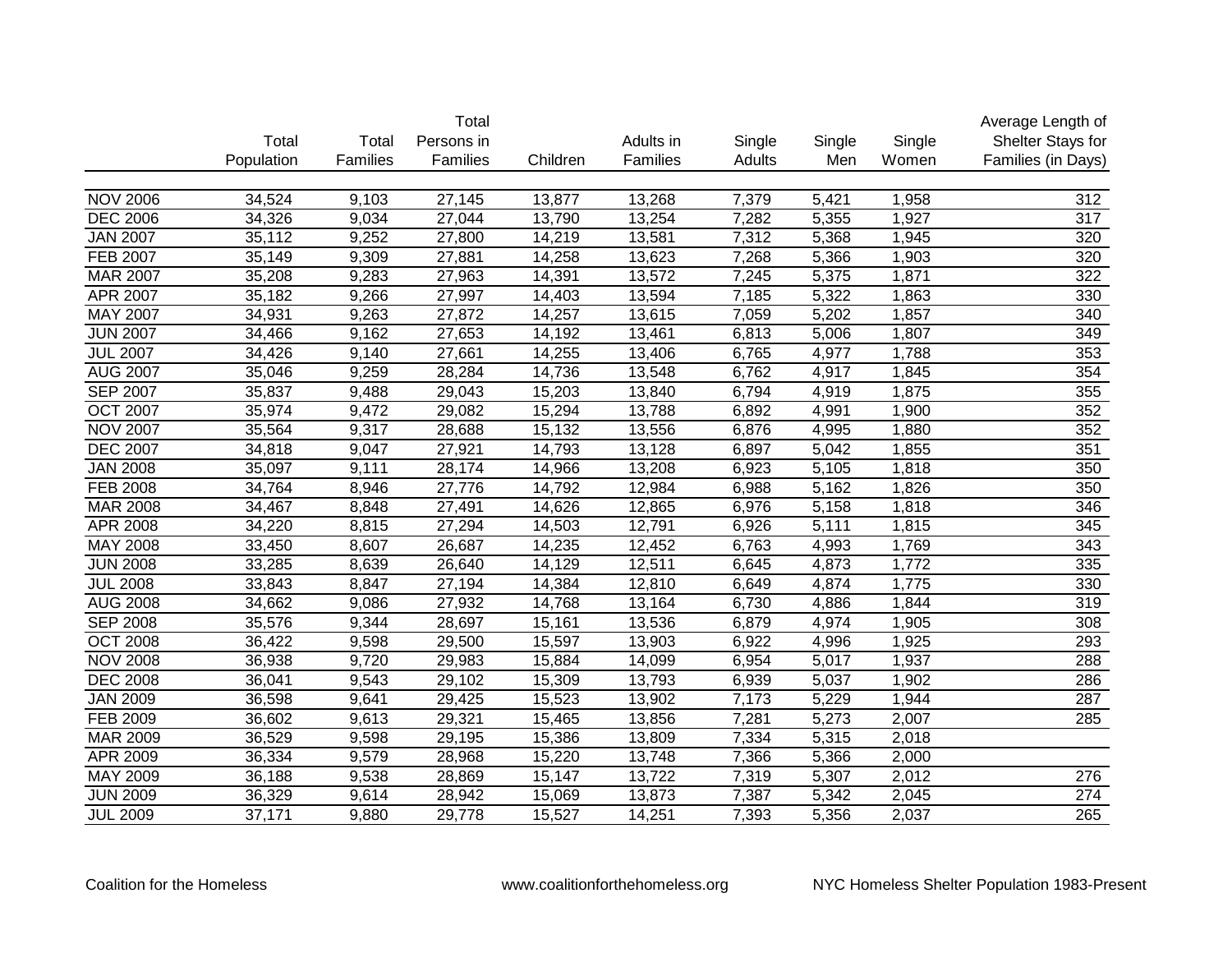| Persons in<br>Single<br>Total<br>Total<br>Adults in<br>Single<br>Single<br>Population<br>Families<br>Families<br>Children<br>Families<br>Adults<br>Men<br>Women<br><b>AUG 2009</b><br>37,884<br>10,096<br>5,359<br>2,046<br>30,479<br>15,961<br>14,518<br>7,405<br>259<br><b>SEP 2009</b><br>39,125<br>31,612<br>16,615<br>14,997<br>7,513<br>5,451<br>2,061<br>249<br>10,494<br>5,521<br>2,081<br>244<br><b>OCT 2009</b><br>39,081<br>10,396<br>31,478<br>16,661<br>14,817<br>7,603<br><b>NOV 2009</b><br>10,374<br>31,315<br>5,556<br>2,097<br>246<br>38,968<br>16,499<br>14,816<br>7,653<br><b>DEC 2009</b><br>38,388<br>10,157<br>30,685<br>16,186<br>5,596<br>2,107<br>$\overline{247}$<br>14,499<br>7,703<br><b>JAN 2010</b><br>10,375<br>248<br>39,066<br>31,103<br>16,346<br>14,757<br>7,963<br>5,798<br>2,165<br><b>FEB 2010</b><br>30,257<br>249<br>38,495<br>10,131<br>15,872<br>14,385<br>8,238<br>5,982<br>2,256<br><b>MAR 2010</b><br>38,134<br>10,022<br>15,570<br>250<br>29,806<br>14,236<br>8,328<br>6,030<br>2,298<br>254<br>APR 2010<br>37,495<br>9,865<br>29,201<br>15,197<br>14,004<br>8,294<br>5,982<br>2,313<br>MAY 2010<br>261<br>37,234<br>9,779<br>28,922<br>15,052<br>13,870<br>8,312<br>5,984<br>2,328<br>263<br><b>JUN 2010</b><br>36,960<br>9,711<br>28,578<br>14,788<br>13,790<br>8,382<br>6,065<br>2,317<br>263<br><b>JUL 2010</b><br>36,846<br>9,547<br>28,075<br>14,512<br>13,563<br>8,771<br>6,102<br>2,395<br>260<br>AUG 2010<br>36,984<br>9,530<br>28,046<br>14,495<br>13,551<br>6,192<br>2,486<br>8,938<br>254<br><b>SEP 2010</b><br>37,295<br>9,544<br>28,138<br>14,629<br>13,509<br>6,312<br>2,585<br>9,157<br>251<br><b>OCT 2010</b><br>38,117<br>9,696<br>28,725<br>13,743<br>6,468<br>2,660<br>14,982<br>9,392<br>257<br><b>NOV 2010</b><br>38,582<br>9,712<br>15,156<br>13,893<br>9,533<br>6,602<br>2,670<br>29,049<br><b>DEC 2010</b><br>262<br>38,688<br>9,683<br>13,871<br>9,627<br>6,732<br>2,637<br>29,061<br>15,190<br>2,682<br>271<br><b>JAN 2011</b><br>39,483<br>9,839<br>29,625<br>15,535<br>14,090<br>9,858<br>6,905<br>FEB 2011<br>39,721<br>15,657<br>272<br>9,864<br>29,768<br>14,111<br>9,953<br>6,967<br>2,702<br><b>MAR 2011</b><br>2,662<br>278<br>39,466<br>9,759<br>29,519<br>15,482<br>14,037<br>9,947<br>6,997<br>39,017<br>278<br>APR 2011<br>9,600<br>29,289<br>15,446<br>13,843<br>9,728<br>6,915<br>2,532<br>MAY 2011<br>302<br>38,802<br>9,549<br>29,268<br>15,438<br>13,830<br>9,534<br>6,823<br>2,432<br>15,317<br>313<br><b>JUN 2011</b><br>38,470<br>9,460<br>29,039<br>13,722<br>9,431<br>6,739<br>2,409<br><b>JUL 2011</b><br>38,655<br>9,542<br>29,660<br>15,704<br>13,956<br>8,995<br>6,591<br>2,404<br>320<br><b>AUG 2011</b><br>39,151<br>9,622<br>30,119<br>15,995<br>14,124<br>9,032<br>6,610<br>2,422<br>326<br><b>SEPT 2011</b><br>325<br>40,519<br>9,936<br>31,261<br>16,661<br>14,600<br>9,258<br>6,776<br>2,482<br><b>OCT 2011</b><br>40,553<br>30,978<br>16,484<br>9,575<br>2,517<br>320<br>9,850<br>14,494<br>7,058<br><b>NOV 2011</b><br>41,774<br>17,116<br>2,521<br>326<br>10,091<br>32,035<br>14,919<br>9,739<br>7,218<br><b>DEC 2011</b><br>341<br>32,251<br>17,251<br>15,000<br>9,782<br>7,296<br>42,033<br>10,129<br>2,486<br><b>JAN 2012</b><br>9,955<br>2,536<br>346<br>7,419<br><b>FEB 2012</b><br>$\overline{347}$<br>42,805<br>10,289<br>32,760<br>17,162<br>15,598<br>7,517<br>2,528<br>10,045<br><b>MAR 2012</b><br>352<br>42,712<br>10,244<br>17,086<br>15,608<br>7,507<br>2,511<br>32,694<br>10,018<br>357<br><b>APR 2012</b><br>33,034<br>15,787<br>2,532<br>43,082<br>10,322<br>17,247<br>10,048<br>7,516 |  | Total |  |  | Average Length of  |
|-----------------------------------------------------------------------------------------------------------------------------------------------------------------------------------------------------------------------------------------------------------------------------------------------------------------------------------------------------------------------------------------------------------------------------------------------------------------------------------------------------------------------------------------------------------------------------------------------------------------------------------------------------------------------------------------------------------------------------------------------------------------------------------------------------------------------------------------------------------------------------------------------------------------------------------------------------------------------------------------------------------------------------------------------------------------------------------------------------------------------------------------------------------------------------------------------------------------------------------------------------------------------------------------------------------------------------------------------------------------------------------------------------------------------------------------------------------------------------------------------------------------------------------------------------------------------------------------------------------------------------------------------------------------------------------------------------------------------------------------------------------------------------------------------------------------------------------------------------------------------------------------------------------------------------------------------------------------------------------------------------------------------------------------------------------------------------------------------------------------------------------------------------------------------------------------------------------------------------------------------------------------------------------------------------------------------------------------------------------------------------------------------------------------------------------------------------------------------------------------------------------------------------------------------------------------------------------------------------------------------------------------------------------------------------------------------------------------------------------------------------------------------------------------------------------------------------------------------------------------------------------------------------------------------------------------------------------------------------------------------------------------------------------------------------------------------------------------------------------------------------------------------------------------------------------------------------------------------------------------------------------------------------------------------------------------------------------------------------------------------------------------------------------------------------------------------------------------------------------------------------------------------------------------------------------------------------------------------------------------------|--|-------|--|--|--------------------|
|                                                                                                                                                                                                                                                                                                                                                                                                                                                                                                                                                                                                                                                                                                                                                                                                                                                                                                                                                                                                                                                                                                                                                                                                                                                                                                                                                                                                                                                                                                                                                                                                                                                                                                                                                                                                                                                                                                                                                                                                                                                                                                                                                                                                                                                                                                                                                                                                                                                                                                                                                                                                                                                                                                                                                                                                                                                                                                                                                                                                                                                                                                                                                                                                                                                                                                                                                                                                                                                                                                                                                                                                                       |  |       |  |  | Shelter Stays for  |
|                                                                                                                                                                                                                                                                                                                                                                                                                                                                                                                                                                                                                                                                                                                                                                                                                                                                                                                                                                                                                                                                                                                                                                                                                                                                                                                                                                                                                                                                                                                                                                                                                                                                                                                                                                                                                                                                                                                                                                                                                                                                                                                                                                                                                                                                                                                                                                                                                                                                                                                                                                                                                                                                                                                                                                                                                                                                                                                                                                                                                                                                                                                                                                                                                                                                                                                                                                                                                                                                                                                                                                                                                       |  |       |  |  | Families (in Days) |
|                                                                                                                                                                                                                                                                                                                                                                                                                                                                                                                                                                                                                                                                                                                                                                                                                                                                                                                                                                                                                                                                                                                                                                                                                                                                                                                                                                                                                                                                                                                                                                                                                                                                                                                                                                                                                                                                                                                                                                                                                                                                                                                                                                                                                                                                                                                                                                                                                                                                                                                                                                                                                                                                                                                                                                                                                                                                                                                                                                                                                                                                                                                                                                                                                                                                                                                                                                                                                                                                                                                                                                                                                       |  |       |  |  |                    |
|                                                                                                                                                                                                                                                                                                                                                                                                                                                                                                                                                                                                                                                                                                                                                                                                                                                                                                                                                                                                                                                                                                                                                                                                                                                                                                                                                                                                                                                                                                                                                                                                                                                                                                                                                                                                                                                                                                                                                                                                                                                                                                                                                                                                                                                                                                                                                                                                                                                                                                                                                                                                                                                                                                                                                                                                                                                                                                                                                                                                                                                                                                                                                                                                                                                                                                                                                                                                                                                                                                                                                                                                                       |  |       |  |  |                    |
|                                                                                                                                                                                                                                                                                                                                                                                                                                                                                                                                                                                                                                                                                                                                                                                                                                                                                                                                                                                                                                                                                                                                                                                                                                                                                                                                                                                                                                                                                                                                                                                                                                                                                                                                                                                                                                                                                                                                                                                                                                                                                                                                                                                                                                                                                                                                                                                                                                                                                                                                                                                                                                                                                                                                                                                                                                                                                                                                                                                                                                                                                                                                                                                                                                                                                                                                                                                                                                                                                                                                                                                                                       |  |       |  |  |                    |
|                                                                                                                                                                                                                                                                                                                                                                                                                                                                                                                                                                                                                                                                                                                                                                                                                                                                                                                                                                                                                                                                                                                                                                                                                                                                                                                                                                                                                                                                                                                                                                                                                                                                                                                                                                                                                                                                                                                                                                                                                                                                                                                                                                                                                                                                                                                                                                                                                                                                                                                                                                                                                                                                                                                                                                                                                                                                                                                                                                                                                                                                                                                                                                                                                                                                                                                                                                                                                                                                                                                                                                                                                       |  |       |  |  |                    |
|                                                                                                                                                                                                                                                                                                                                                                                                                                                                                                                                                                                                                                                                                                                                                                                                                                                                                                                                                                                                                                                                                                                                                                                                                                                                                                                                                                                                                                                                                                                                                                                                                                                                                                                                                                                                                                                                                                                                                                                                                                                                                                                                                                                                                                                                                                                                                                                                                                                                                                                                                                                                                                                                                                                                                                                                                                                                                                                                                                                                                                                                                                                                                                                                                                                                                                                                                                                                                                                                                                                                                                                                                       |  |       |  |  |                    |
|                                                                                                                                                                                                                                                                                                                                                                                                                                                                                                                                                                                                                                                                                                                                                                                                                                                                                                                                                                                                                                                                                                                                                                                                                                                                                                                                                                                                                                                                                                                                                                                                                                                                                                                                                                                                                                                                                                                                                                                                                                                                                                                                                                                                                                                                                                                                                                                                                                                                                                                                                                                                                                                                                                                                                                                                                                                                                                                                                                                                                                                                                                                                                                                                                                                                                                                                                                                                                                                                                                                                                                                                                       |  |       |  |  |                    |
|                                                                                                                                                                                                                                                                                                                                                                                                                                                                                                                                                                                                                                                                                                                                                                                                                                                                                                                                                                                                                                                                                                                                                                                                                                                                                                                                                                                                                                                                                                                                                                                                                                                                                                                                                                                                                                                                                                                                                                                                                                                                                                                                                                                                                                                                                                                                                                                                                                                                                                                                                                                                                                                                                                                                                                                                                                                                                                                                                                                                                                                                                                                                                                                                                                                                                                                                                                                                                                                                                                                                                                                                                       |  |       |  |  |                    |
|                                                                                                                                                                                                                                                                                                                                                                                                                                                                                                                                                                                                                                                                                                                                                                                                                                                                                                                                                                                                                                                                                                                                                                                                                                                                                                                                                                                                                                                                                                                                                                                                                                                                                                                                                                                                                                                                                                                                                                                                                                                                                                                                                                                                                                                                                                                                                                                                                                                                                                                                                                                                                                                                                                                                                                                                                                                                                                                                                                                                                                                                                                                                                                                                                                                                                                                                                                                                                                                                                                                                                                                                                       |  |       |  |  |                    |
|                                                                                                                                                                                                                                                                                                                                                                                                                                                                                                                                                                                                                                                                                                                                                                                                                                                                                                                                                                                                                                                                                                                                                                                                                                                                                                                                                                                                                                                                                                                                                                                                                                                                                                                                                                                                                                                                                                                                                                                                                                                                                                                                                                                                                                                                                                                                                                                                                                                                                                                                                                                                                                                                                                                                                                                                                                                                                                                                                                                                                                                                                                                                                                                                                                                                                                                                                                                                                                                                                                                                                                                                                       |  |       |  |  |                    |
|                                                                                                                                                                                                                                                                                                                                                                                                                                                                                                                                                                                                                                                                                                                                                                                                                                                                                                                                                                                                                                                                                                                                                                                                                                                                                                                                                                                                                                                                                                                                                                                                                                                                                                                                                                                                                                                                                                                                                                                                                                                                                                                                                                                                                                                                                                                                                                                                                                                                                                                                                                                                                                                                                                                                                                                                                                                                                                                                                                                                                                                                                                                                                                                                                                                                                                                                                                                                                                                                                                                                                                                                                       |  |       |  |  |                    |
|                                                                                                                                                                                                                                                                                                                                                                                                                                                                                                                                                                                                                                                                                                                                                                                                                                                                                                                                                                                                                                                                                                                                                                                                                                                                                                                                                                                                                                                                                                                                                                                                                                                                                                                                                                                                                                                                                                                                                                                                                                                                                                                                                                                                                                                                                                                                                                                                                                                                                                                                                                                                                                                                                                                                                                                                                                                                                                                                                                                                                                                                                                                                                                                                                                                                                                                                                                                                                                                                                                                                                                                                                       |  |       |  |  |                    |
|                                                                                                                                                                                                                                                                                                                                                                                                                                                                                                                                                                                                                                                                                                                                                                                                                                                                                                                                                                                                                                                                                                                                                                                                                                                                                                                                                                                                                                                                                                                                                                                                                                                                                                                                                                                                                                                                                                                                                                                                                                                                                                                                                                                                                                                                                                                                                                                                                                                                                                                                                                                                                                                                                                                                                                                                                                                                                                                                                                                                                                                                                                                                                                                                                                                                                                                                                                                                                                                                                                                                                                                                                       |  |       |  |  |                    |
|                                                                                                                                                                                                                                                                                                                                                                                                                                                                                                                                                                                                                                                                                                                                                                                                                                                                                                                                                                                                                                                                                                                                                                                                                                                                                                                                                                                                                                                                                                                                                                                                                                                                                                                                                                                                                                                                                                                                                                                                                                                                                                                                                                                                                                                                                                                                                                                                                                                                                                                                                                                                                                                                                                                                                                                                                                                                                                                                                                                                                                                                                                                                                                                                                                                                                                                                                                                                                                                                                                                                                                                                                       |  |       |  |  |                    |
|                                                                                                                                                                                                                                                                                                                                                                                                                                                                                                                                                                                                                                                                                                                                                                                                                                                                                                                                                                                                                                                                                                                                                                                                                                                                                                                                                                                                                                                                                                                                                                                                                                                                                                                                                                                                                                                                                                                                                                                                                                                                                                                                                                                                                                                                                                                                                                                                                                                                                                                                                                                                                                                                                                                                                                                                                                                                                                                                                                                                                                                                                                                                                                                                                                                                                                                                                                                                                                                                                                                                                                                                                       |  |       |  |  |                    |
|                                                                                                                                                                                                                                                                                                                                                                                                                                                                                                                                                                                                                                                                                                                                                                                                                                                                                                                                                                                                                                                                                                                                                                                                                                                                                                                                                                                                                                                                                                                                                                                                                                                                                                                                                                                                                                                                                                                                                                                                                                                                                                                                                                                                                                                                                                                                                                                                                                                                                                                                                                                                                                                                                                                                                                                                                                                                                                                                                                                                                                                                                                                                                                                                                                                                                                                                                                                                                                                                                                                                                                                                                       |  |       |  |  |                    |
|                                                                                                                                                                                                                                                                                                                                                                                                                                                                                                                                                                                                                                                                                                                                                                                                                                                                                                                                                                                                                                                                                                                                                                                                                                                                                                                                                                                                                                                                                                                                                                                                                                                                                                                                                                                                                                                                                                                                                                                                                                                                                                                                                                                                                                                                                                                                                                                                                                                                                                                                                                                                                                                                                                                                                                                                                                                                                                                                                                                                                                                                                                                                                                                                                                                                                                                                                                                                                                                                                                                                                                                                                       |  |       |  |  |                    |
|                                                                                                                                                                                                                                                                                                                                                                                                                                                                                                                                                                                                                                                                                                                                                                                                                                                                                                                                                                                                                                                                                                                                                                                                                                                                                                                                                                                                                                                                                                                                                                                                                                                                                                                                                                                                                                                                                                                                                                                                                                                                                                                                                                                                                                                                                                                                                                                                                                                                                                                                                                                                                                                                                                                                                                                                                                                                                                                                                                                                                                                                                                                                                                                                                                                                                                                                                                                                                                                                                                                                                                                                                       |  |       |  |  |                    |
|                                                                                                                                                                                                                                                                                                                                                                                                                                                                                                                                                                                                                                                                                                                                                                                                                                                                                                                                                                                                                                                                                                                                                                                                                                                                                                                                                                                                                                                                                                                                                                                                                                                                                                                                                                                                                                                                                                                                                                                                                                                                                                                                                                                                                                                                                                                                                                                                                                                                                                                                                                                                                                                                                                                                                                                                                                                                                                                                                                                                                                                                                                                                                                                                                                                                                                                                                                                                                                                                                                                                                                                                                       |  |       |  |  |                    |
|                                                                                                                                                                                                                                                                                                                                                                                                                                                                                                                                                                                                                                                                                                                                                                                                                                                                                                                                                                                                                                                                                                                                                                                                                                                                                                                                                                                                                                                                                                                                                                                                                                                                                                                                                                                                                                                                                                                                                                                                                                                                                                                                                                                                                                                                                                                                                                                                                                                                                                                                                                                                                                                                                                                                                                                                                                                                                                                                                                                                                                                                                                                                                                                                                                                                                                                                                                                                                                                                                                                                                                                                                       |  |       |  |  |                    |
|                                                                                                                                                                                                                                                                                                                                                                                                                                                                                                                                                                                                                                                                                                                                                                                                                                                                                                                                                                                                                                                                                                                                                                                                                                                                                                                                                                                                                                                                                                                                                                                                                                                                                                                                                                                                                                                                                                                                                                                                                                                                                                                                                                                                                                                                                                                                                                                                                                                                                                                                                                                                                                                                                                                                                                                                                                                                                                                                                                                                                                                                                                                                                                                                                                                                                                                                                                                                                                                                                                                                                                                                                       |  |       |  |  |                    |
|                                                                                                                                                                                                                                                                                                                                                                                                                                                                                                                                                                                                                                                                                                                                                                                                                                                                                                                                                                                                                                                                                                                                                                                                                                                                                                                                                                                                                                                                                                                                                                                                                                                                                                                                                                                                                                                                                                                                                                                                                                                                                                                                                                                                                                                                                                                                                                                                                                                                                                                                                                                                                                                                                                                                                                                                                                                                                                                                                                                                                                                                                                                                                                                                                                                                                                                                                                                                                                                                                                                                                                                                                       |  |       |  |  |                    |
|                                                                                                                                                                                                                                                                                                                                                                                                                                                                                                                                                                                                                                                                                                                                                                                                                                                                                                                                                                                                                                                                                                                                                                                                                                                                                                                                                                                                                                                                                                                                                                                                                                                                                                                                                                                                                                                                                                                                                                                                                                                                                                                                                                                                                                                                                                                                                                                                                                                                                                                                                                                                                                                                                                                                                                                                                                                                                                                                                                                                                                                                                                                                                                                                                                                                                                                                                                                                                                                                                                                                                                                                                       |  |       |  |  |                    |
|                                                                                                                                                                                                                                                                                                                                                                                                                                                                                                                                                                                                                                                                                                                                                                                                                                                                                                                                                                                                                                                                                                                                                                                                                                                                                                                                                                                                                                                                                                                                                                                                                                                                                                                                                                                                                                                                                                                                                                                                                                                                                                                                                                                                                                                                                                                                                                                                                                                                                                                                                                                                                                                                                                                                                                                                                                                                                                                                                                                                                                                                                                                                                                                                                                                                                                                                                                                                                                                                                                                                                                                                                       |  |       |  |  |                    |
|                                                                                                                                                                                                                                                                                                                                                                                                                                                                                                                                                                                                                                                                                                                                                                                                                                                                                                                                                                                                                                                                                                                                                                                                                                                                                                                                                                                                                                                                                                                                                                                                                                                                                                                                                                                                                                                                                                                                                                                                                                                                                                                                                                                                                                                                                                                                                                                                                                                                                                                                                                                                                                                                                                                                                                                                                                                                                                                                                                                                                                                                                                                                                                                                                                                                                                                                                                                                                                                                                                                                                                                                                       |  |       |  |  |                    |
|                                                                                                                                                                                                                                                                                                                                                                                                                                                                                                                                                                                                                                                                                                                                                                                                                                                                                                                                                                                                                                                                                                                                                                                                                                                                                                                                                                                                                                                                                                                                                                                                                                                                                                                                                                                                                                                                                                                                                                                                                                                                                                                                                                                                                                                                                                                                                                                                                                                                                                                                                                                                                                                                                                                                                                                                                                                                                                                                                                                                                                                                                                                                                                                                                                                                                                                                                                                                                                                                                                                                                                                                                       |  |       |  |  |                    |
|                                                                                                                                                                                                                                                                                                                                                                                                                                                                                                                                                                                                                                                                                                                                                                                                                                                                                                                                                                                                                                                                                                                                                                                                                                                                                                                                                                                                                                                                                                                                                                                                                                                                                                                                                                                                                                                                                                                                                                                                                                                                                                                                                                                                                                                                                                                                                                                                                                                                                                                                                                                                                                                                                                                                                                                                                                                                                                                                                                                                                                                                                                                                                                                                                                                                                                                                                                                                                                                                                                                                                                                                                       |  |       |  |  |                    |
|                                                                                                                                                                                                                                                                                                                                                                                                                                                                                                                                                                                                                                                                                                                                                                                                                                                                                                                                                                                                                                                                                                                                                                                                                                                                                                                                                                                                                                                                                                                                                                                                                                                                                                                                                                                                                                                                                                                                                                                                                                                                                                                                                                                                                                                                                                                                                                                                                                                                                                                                                                                                                                                                                                                                                                                                                                                                                                                                                                                                                                                                                                                                                                                                                                                                                                                                                                                                                                                                                                                                                                                                                       |  |       |  |  |                    |
|                                                                                                                                                                                                                                                                                                                                                                                                                                                                                                                                                                                                                                                                                                                                                                                                                                                                                                                                                                                                                                                                                                                                                                                                                                                                                                                                                                                                                                                                                                                                                                                                                                                                                                                                                                                                                                                                                                                                                                                                                                                                                                                                                                                                                                                                                                                                                                                                                                                                                                                                                                                                                                                                                                                                                                                                                                                                                                                                                                                                                                                                                                                                                                                                                                                                                                                                                                                                                                                                                                                                                                                                                       |  |       |  |  |                    |
|                                                                                                                                                                                                                                                                                                                                                                                                                                                                                                                                                                                                                                                                                                                                                                                                                                                                                                                                                                                                                                                                                                                                                                                                                                                                                                                                                                                                                                                                                                                                                                                                                                                                                                                                                                                                                                                                                                                                                                                                                                                                                                                                                                                                                                                                                                                                                                                                                                                                                                                                                                                                                                                                                                                                                                                                                                                                                                                                                                                                                                                                                                                                                                                                                                                                                                                                                                                                                                                                                                                                                                                                                       |  |       |  |  |                    |
|                                                                                                                                                                                                                                                                                                                                                                                                                                                                                                                                                                                                                                                                                                                                                                                                                                                                                                                                                                                                                                                                                                                                                                                                                                                                                                                                                                                                                                                                                                                                                                                                                                                                                                                                                                                                                                                                                                                                                                                                                                                                                                                                                                                                                                                                                                                                                                                                                                                                                                                                                                                                                                                                                                                                                                                                                                                                                                                                                                                                                                                                                                                                                                                                                                                                                                                                                                                                                                                                                                                                                                                                                       |  |       |  |  |                    |
|                                                                                                                                                                                                                                                                                                                                                                                                                                                                                                                                                                                                                                                                                                                                                                                                                                                                                                                                                                                                                                                                                                                                                                                                                                                                                                                                                                                                                                                                                                                                                                                                                                                                                                                                                                                                                                                                                                                                                                                                                                                                                                                                                                                                                                                                                                                                                                                                                                                                                                                                                                                                                                                                                                                                                                                                                                                                                                                                                                                                                                                                                                                                                                                                                                                                                                                                                                                                                                                                                                                                                                                                                       |  |       |  |  |                    |
|                                                                                                                                                                                                                                                                                                                                                                                                                                                                                                                                                                                                                                                                                                                                                                                                                                                                                                                                                                                                                                                                                                                                                                                                                                                                                                                                                                                                                                                                                                                                                                                                                                                                                                                                                                                                                                                                                                                                                                                                                                                                                                                                                                                                                                                                                                                                                                                                                                                                                                                                                                                                                                                                                                                                                                                                                                                                                                                                                                                                                                                                                                                                                                                                                                                                                                                                                                                                                                                                                                                                                                                                                       |  |       |  |  |                    |
|                                                                                                                                                                                                                                                                                                                                                                                                                                                                                                                                                                                                                                                                                                                                                                                                                                                                                                                                                                                                                                                                                                                                                                                                                                                                                                                                                                                                                                                                                                                                                                                                                                                                                                                                                                                                                                                                                                                                                                                                                                                                                                                                                                                                                                                                                                                                                                                                                                                                                                                                                                                                                                                                                                                                                                                                                                                                                                                                                                                                                                                                                                                                                                                                                                                                                                                                                                                                                                                                                                                                                                                                                       |  |       |  |  |                    |
|                                                                                                                                                                                                                                                                                                                                                                                                                                                                                                                                                                                                                                                                                                                                                                                                                                                                                                                                                                                                                                                                                                                                                                                                                                                                                                                                                                                                                                                                                                                                                                                                                                                                                                                                                                                                                                                                                                                                                                                                                                                                                                                                                                                                                                                                                                                                                                                                                                                                                                                                                                                                                                                                                                                                                                                                                                                                                                                                                                                                                                                                                                                                                                                                                                                                                                                                                                                                                                                                                                                                                                                                                       |  |       |  |  |                    |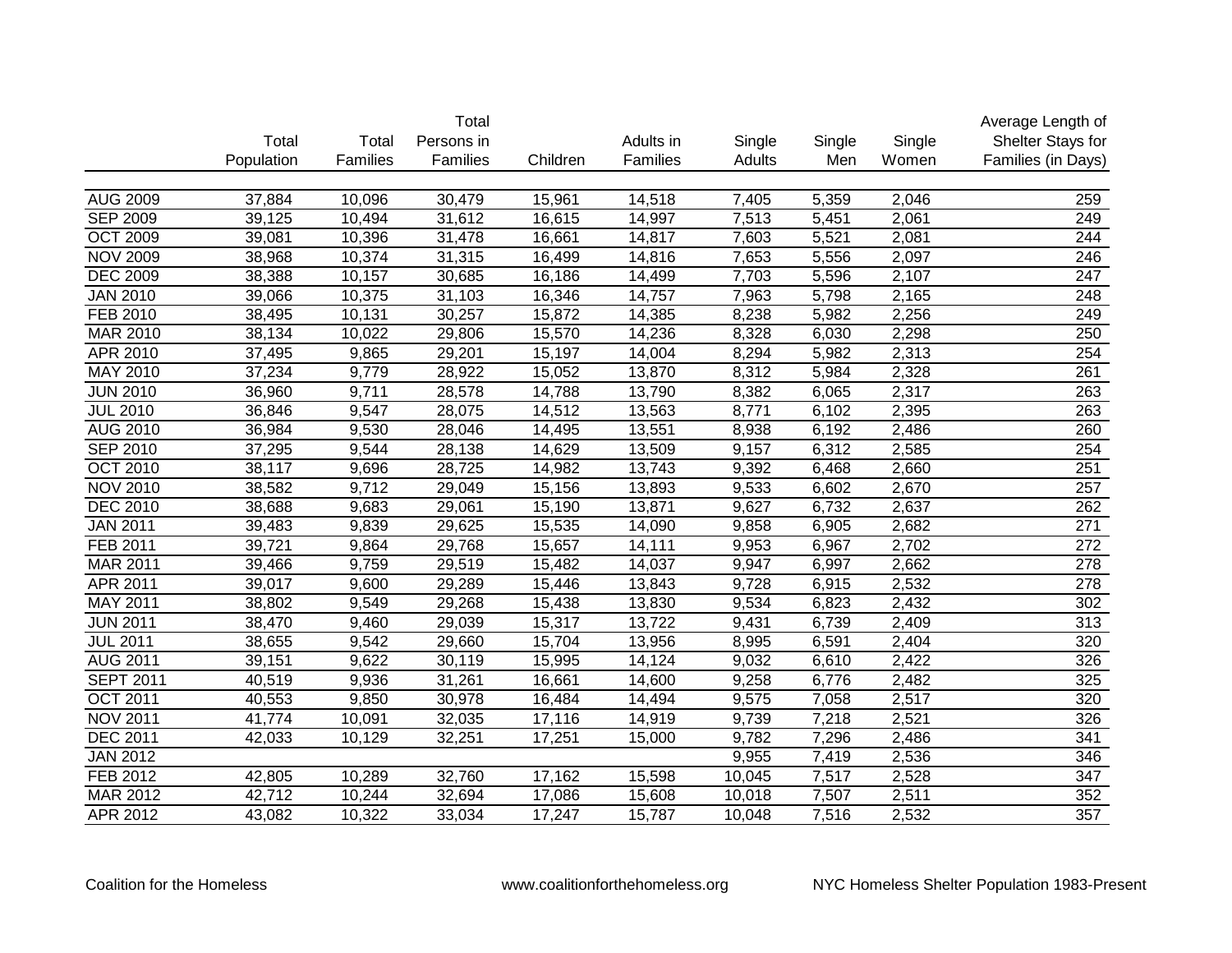|                  |            |          | Total      |          |           |        |        |        | Average Length of  |
|------------------|------------|----------|------------|----------|-----------|--------|--------|--------|--------------------|
|                  | Total      | Total    | Persons in |          | Adults in | Single | Single | Single | Shelter Stays for  |
|                  | Population | Families | Families   | Children | Families  | Adults | Men    | Women  | Families (in Days) |
|                  |            |          |            |          |           |        |        |        |                    |
| MAY 2012         | 43,781     | 10,508   | 33,709     | 17,619   | 16,090    | 10,072 | 7,536  | 2,536  | 360                |
| <b>JUN 2012</b>  | 44,402     | 10,658   | 34,301     | 17,986   | 16,315    | 10,101 | 7,522  | 2,579  | 359                |
| <b>JUL 2012</b>  | 45,343     | 10,903   | 35,194     | 18,489   | 16,705    | 10,149 | 7,505  | 2,644  | 360                |
| <b>AUG 2012</b>  | 46,631     | 11,211   | 36,334     | 19,156   | 17,178    | 10,297 | 7,604  | 2,693  | 356                |
| <b>SEPT 2012</b> | 47,994     | 11,525   | 37,545     | 19,921   | 17,624    | 10,449 | 7,732  | 2,717  | 352                |
| <b>OCT 2012</b>  | 48,694     | 11,678   | 38,226     | 20,383   | 17,843    | 10,468 | 7,728  | 2,740  | 353                |
| <b>NOV 2012</b>  | 49,087     | 11,781   | 38,616     | 20,599   | 18,017    | 10,471 | 7,727  | 2,744  | 364                |
| <b>DEC 2012</b>  | 49,623     | 11,859   | 38,924     | 20,826   | 18,098    | 10,699 | 7,945  | 2,754  | 369                |
| <b>JAN 2013</b>  | 50,135     | 11,984   | 39,295     | 21,034   | 18,261    | 10,840 | 8,082  | 2,758  | $\overline{375}$   |
| FEB 2013         | 50,996     | 12,171   | 39,953     | 21,362   | 18,591    | 11,043 | 8,251  | 2,792  | 382                |
| MAR 2013         | 50,748     | 12,121   | 39,709     | 21,219   | 18,490    | 11,039 | 8,244  | 2,795  | 388                |
| APR 2013         | 50,739     | 12,115   | 39,712     | 21,168   | 18,544    | 11,027 | 8,228  | 2,799  | 396                |
| MAY 2013         | 50,915     | 12,149   | 39,884     | 21,226   | 18,658    | 11,031 | 8,238  | 2,793  | 400                |
| <b>JUN 2013</b>  | 50,926     | 12,126   | 39,926     | 21,279   | 18,647    | 11,000 | 8,206  | 2,794  | 405                |
| <b>JUL 2013</b>  | 51,106     | 12,169   | 40,169     | 21,459   | 18,710    | 10,937 | 8,137  | 2,800  | 408                |
| AUG 2013         | 51,602     | 12,285   | 40,672     | 21,768   | 18,904    | 10,930 | 8,127  | 2,803  | 410                |
| <b>SEPT 2013</b> | 52,351     | 12,464   | 41,307     | 22,136   | 19,171    | 11,044 | 8,178  | 2,866  | 409                |
| <b>OCT 2013</b>  | 52,974     | 12,632   | 41,869     | 22,430   | 19,439    | 11,105 | 8,240  | 2,865  | 410                |
| <b>NOV 2013</b>  | 53,270     | 12,701   | 42,162     | 22,625   | 19,537    | 11,108 | 8,277  | 2,831  | 419                |
| <b>DEC 2013</b>  | 53,173     | 12,657   | 42,004     | 22,548   | 19,456    | 11,169 | 8,348  | 2,821  | 429                |
| <b>JAN 2014</b>  | 53,615     | 12,724   | 42,263     | 22,712   | 19,551    | 11,352 | 8,470  | 2,882  | 435                |
| FEB 2014         | 54,321     | 12,880   | 42,850     | 23,022   | 19,828    | 11,471 | 8,581  | 2,890  | 438                |
| MAR 2014         | 54,386     | 12,897   | 42,917     | 23,038   | 19,879    | 11,469 | 8,615  | 2,854  | 437                |
| APR 2014         | 54,667     | 13,001   | 43,144     | 23,116   | 20,028    | 11,523 | 8,660  | 2,863  | 439                |
| MAY 2014         | 55,258     | 13,216   | 43,756     | 23,410   | 20,346    | 11,502 | 8,613  | 2,889  | 441                |
| <b>JUN 2014</b>  | 55,745     | 13,375   | 44,259     | 23,687   | 20,572    | 11,486 | 8,574  | 2,912  | 446                |
| <b>JUL 2014</b>  | 56,454     | 13,552   | 44,859     | 23,979   | 20,880    | 11,595 | 8,616  | 2,979  | 445                |
| <b>AUG 2014</b>  | 56,987     | 13,675   | 45,296     | 24,186   | 21,110    | 11,691 | 8,621  | 3,070  | 431                |
| <b>SEPT 2014</b> | 58,056     | 13,922   | 46,123     | 24,631   | 21,492    | 11,933 | 8,793  | 3,140  | 414                |
| <b>OCT 2014</b>  | 59,246     | 14,218   | 47,081     | 25,150   | 21,931    | 12,165 | 8,960  | 3,205  | 412                |
| <b>NOV 2014</b>  | 60,352     | 14,519   | 48,026     | 25,640   | 22,386    | 12,326 | 9,064  | 3,262  | 420                |
| <b>DEC 2014</b>  | 60,939     | 14,655   | 48,475     | 25,849   | 22,626    | 12,464 | 9,183  | 3,281  | 427                |
| <b>JAN 2015</b>  | 60,670     | 14,524   | 47,958     | 25,459   | 22,499    | 12,712 | 9,425  | 3,287  | 432                |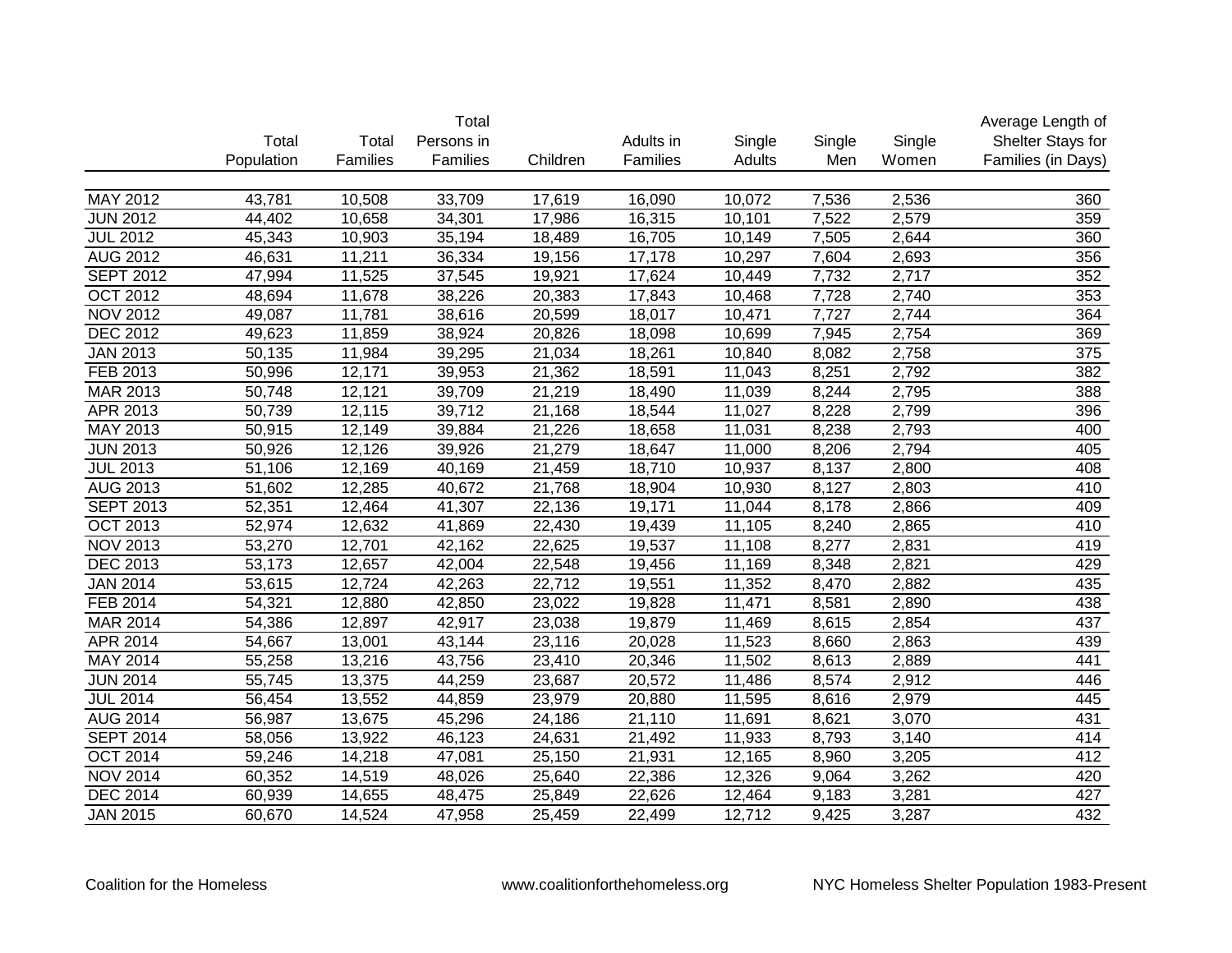|                  |            |          | Total      |          |           |        |        |        | Average Length of  |
|------------------|------------|----------|------------|----------|-----------|--------|--------|--------|--------------------|
|                  | Total      | Total    | Persons in |          | Adults in | Single | Single | Single | Shelter Stays for  |
|                  | Population | Families | Families   | Children | Families  | Adults | Men    | Women  | Families (in Days) |
|                  |            |          |            |          |           |        |        |        |                    |
| FEB 2015         | 60,484     | 14,386   | 47,462     | 25,105   | 22,357    | 13,022 | 9,712  | 3,310  | 435                |
| <b>MAR 2015</b>  | 60,067     | 14,245   | 46,868     | 24,704   | 22,164    | 13,199 | 9,864  | 3,335  | 437                |
| APR 2015         | 59,285     | 14,132   | 46,178     | 24,267   | 21,911    | 13,107 | 9,767  | 3,340  | 432                |
| MAY 2015         | 58,906     | 14,093   | 45,846     | 24,014   | 21,832    | 13,060 | 9,719  | 3,341  | 436                |
| <b>JUN 2015</b>  | 58,541     | 14,031   | 45,367     | 23,692   | 21,675    | 13,174 | 9,777  | 3,397  | 439                |
| <b>JUL 2015</b>  | 58,270     | 13,985   | 45,038     | 23,490   | 21,548    | 13,232 | 9,774  | 3,458  | 441                |
| <b>AUG 2015</b>  | 58,708     | 14,107   | 45,375     | 23,692   | 21,683    | 13,333 | 9,787  | 3,546  | 438                |
| <b>SEPT 2015</b> | 59,305     | 14,280   | 45,799     | 23,923   | 21,876    | 13,506 | 9,890  | 3,616  | 431                |
| OCT 2015         | 59,568     | 14,361   | 45,825     | 23,858   | 21,967    | 13,743 | 10,056 | 3,687  | 429                |
| <b>NOV 2015</b>  | 59,929     | 14,476   | 45,982     | 23,912   | 22,070    | 13,947 | 10,247 | 3,700  | 430                |
| <b>DEC 2015</b>  | 60,096     | 14,553   | 46,028     | 23,885   | 22,143    | 14,068 | 10,351 | 3,717  | 436                |
| <b>JAN 2016</b>  | 60,296     | 14,670   | 46,149     | 23,882   | 22,267    | 14,147 | 10,399 | 3,748  | 434                |
| FEB 2016         | 60,410     | 14,699   | 46,111     | 23,783   | 22,328    | 14,299 | 10,541 | 3,758  | 432                |
| MAR 2016         | 60,144     | 14,654   | 45,702     | 23,424   | 22,278    | 14,442 | 10,650 | 3,792  | 431                |
| APR 2016         | 60,060     | 14,754   | 45,704     | 23,311   | 22,393    | 14,356 | 10,543 | 3,813  | 428                |
| MAY 2016         | 60,067     | 14,907   | 45,845     | 23,298   | 22,547    | 14,222 | 10,394 | 3,828  | 424                |
| <b>JUN 2016</b>  | 60,042     | 14,981   | 45,837     | 23,213   | 22,624    | 14,205 | 10,340 | 3,865  | 423                |
| <b>JUL 2016</b>  | 60,456     | 15,156   | 46,294     | 23,425   | 22,869    | 14,162 | 10,284 | 3,878  | 421                |
| <b>AUG 2016</b>  | 61,464     | 15,501   | 47,250     | 23,929   | 23,321    | 14,214 | 10,332 | 3,882  | 412                |
| <b>SEP 2016</b>  | 61,931     | 15,691   | 47,644     | 24,148   | 23,496    | 14,287 | 10,375 | 3,912  | 401                |
| <b>OCT 2016</b>  | 62,306     | 15,769   | 47,668     | 24,121   | 23,547    | 14,638 | 10,624 | 4,014  | 395                |
| <b>NOV 2016</b>  | 62,840     | 15,899   | 48,027     | 24,251   | 23,776    | 14,813 | 10,801 | 4,012  | 396                |
| <b>DEC 2016</b>  | 62,674     | 15,856   | 47,820     | 24,076   | 23,744    | 14,854 | 10,878 | 3,976  | 404                |
| <b>JAN 2017</b>  | 62,692     | 15,802   | 47,677     | 23,962   | 23,715    | 15,015 | 11,080 | 3,935  | 409                |
| FEB 2017         | 62,435     | 15,689   | 47,317     | 23,764   | 23,553    | 15,118 | 11,144 | 3,974  | 416                |
| <b>MAR 2017</b>  | 61,936     | 15,525   | 46,738     | 23,445   | 23,293    | 15,198 | 11,222 | 3,976  | 422                |
| APR 2017         | 61,277     | 15,328   | 46,029     | 23,000   | 23,029    | 15,248 | 11,281 | 3,967  | 425                |
| <b>MAY 2017</b>  | 61,113     | 15,234   | 45,816     | 22,908   | 22,908    | 15,297 | 11,327 | 3,970  | 429                |
| <b>JUN 2017</b>  | 60,717     | 15,145   | 45,439     | 22,695   | 22,744    | 15,278 | 11,311 | 3,967  | 433                |
| <b>JUL 2017</b>  | 60,856     | 15,173   | 45,586     | 22,789   | 22,797    | 15,270 | 11,269 | 4,001  | 436                |
| <b>AUG 2017</b>  | 61,471     | 15,315   | 46,013     | 22,970   | 23,043    | 15,458 | 11,379 | 4,079  | 435                |
| <b>SEP 2017</b>  | 62,351     | 15,553   | 46,795     | 23,445   | 23,350    | 15,556 | 11,429 | 4,127  | 431                |
| <b>OCT 2017</b>  | 62,963     | 15,689   | 47,221     | 23,707   | 23,514    | 15,742 | 11,531 | 4,211  | 429                |